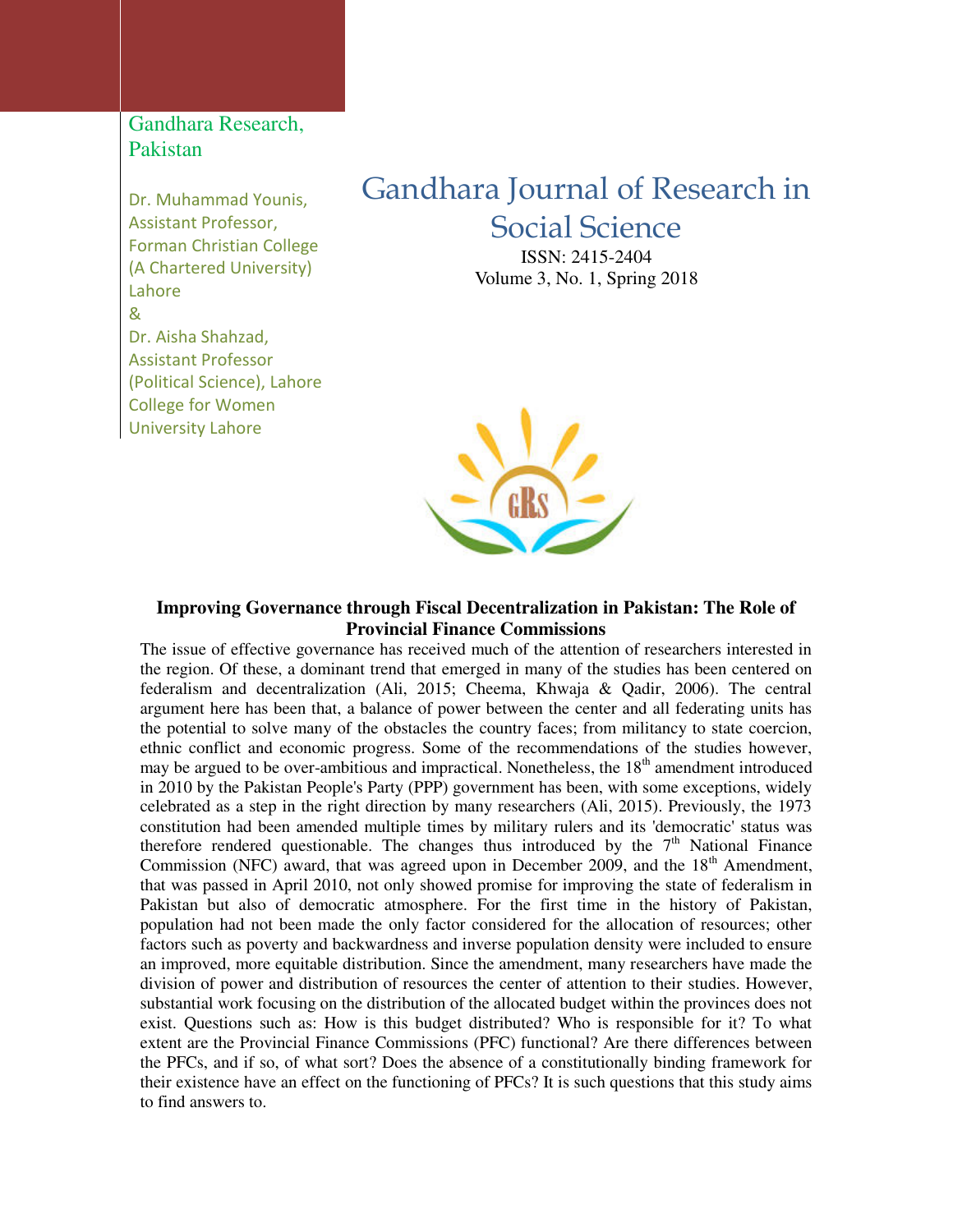

#### **Improving Governance through Fiscal Decentralization in Pakistan: The Role of Provincial Finance Commissions**

#### **Dr. Muhammad Younis & Dr. Aisha Shahzad**

#### **Introduction:**

The central theme to the concept of federalism is decentralization of power to limit an allpowerful center from coercively oppressing the ruled. The idea is to allow for diversity to exist in a balance of power system, where legitimacy is grounded in a voluntary decentralized federation of almost directly democratic federating units that are involved in policy-making. The origins of the idea remain somewhat unclear; for theorists such as Burgess (2006), it is the shift of the United States from a confederation to a federation (1781- 1789) that was responsible for stirring up the intellectual debate. For others it is the unification of Germany by Bismarck and Emperor Wilhelm I (Ziblatt, 2006). These two however, belong to the same group, for the origin of the intellectual debate of federalism for these theorists is with the formation of modern nation states. The other category of theorists is on the other end of the spectrum, because they view the very idea of a nation-state as inherently coercive and are thus against the oppressive state, however, in favor of justified governance (Ward, 1992). This 'justified form of governance' for these theorists is based upon such decentralized small political units, where municipal organizations run on direct democracy, breaking the power of bureaucratic and capitalistic classes and giving it to the common man (Ward, 1992). The only logical conclusion that can be arrived from these two contrasting (almost contradictory) set of premises (interestingly) leading to the same conclusion, is that the necessary condition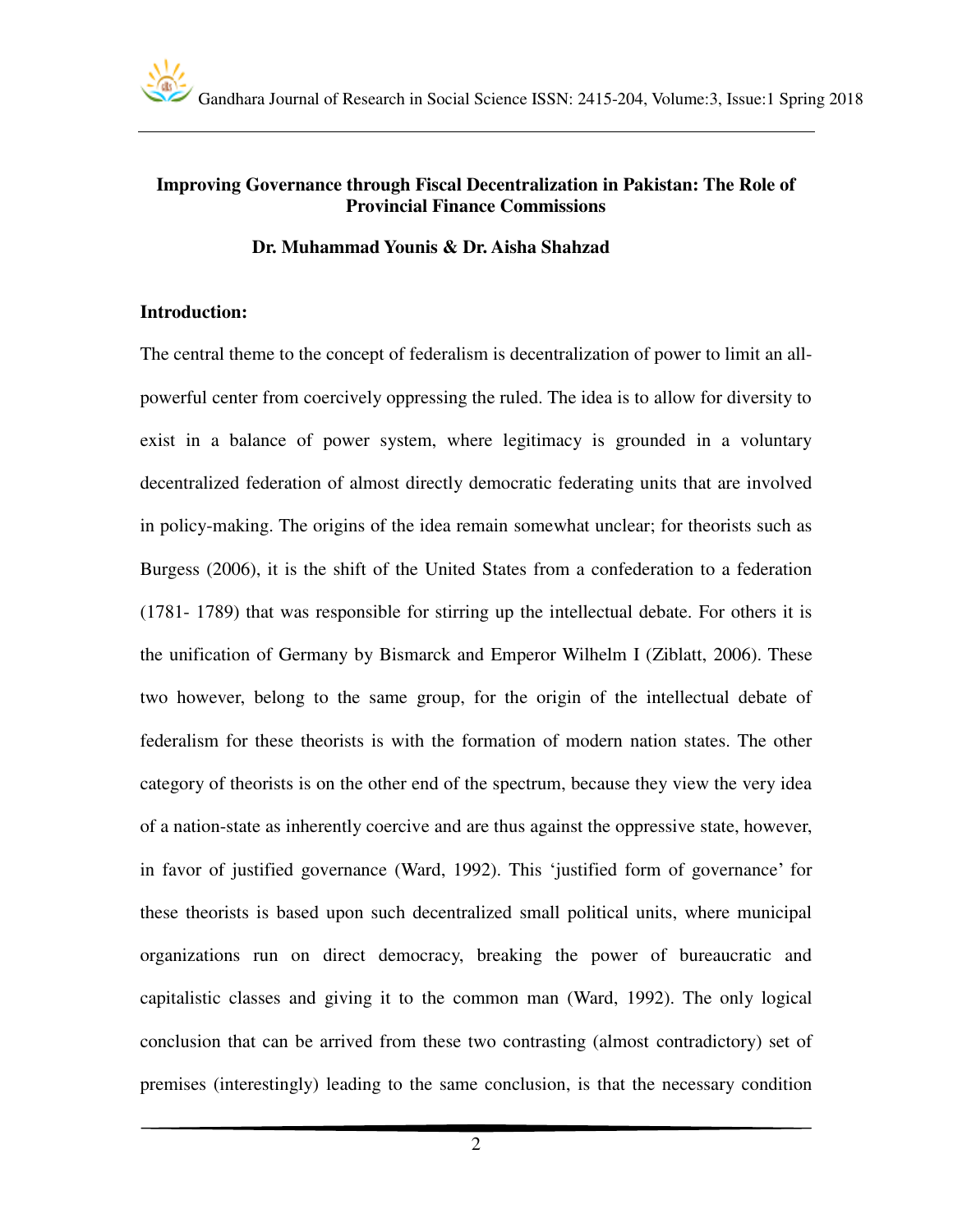

for efficient governance (especially in diverse societies) is a well-functioning decentralized federal system.

This, however, should not be confused with an argument against the existence maintenance of a center. The negation of a center would mean the negation of the state (which would be acceptable to the anarchist, however difficult to bring about in reality). The essence of federalism (according to its modern understanding) lies instead, in a wellestablished center that efficiently coordinates the federating units and regulates the foreign policy and defense of the state, while enjoying political legitimacy from all the federating units (Law, 2013). An exception to this rule however, is Germany, where the federating units also retain the right to act independently on an international level. This is the example of a more sophisticated form of governance, taking the idea further closer to the earlier established ideal, called multi-level governance (Liesbet & Gary, 2003). Such a form of decentralization further diffuses power across multiple layers of governing bodies, in the administrative as well as the financial (Liesbet & Gary, 2003).

The general idea is to have good coordination, without constant interference of the center on the functioning of the lower tiers (Alo, 2012). Some theorists argue that administrative 'freedom' depends upon the financial (Bello-imam, 2007), and thereby focus greater attention towards fiscal federalism, i.e. the sharing of resources within the federal system. Analysis delving into the area of fiscal relations among federating units and their respective centers, have revealed high degrees of variation across countries (Alo, 2012). In the United States, for instance, the major chunk of the local government revenue (62.8%) is generated internally, through property tax etc (Bello-imama, 2007). In this manner, the local authorities are given room to practice, within their sphere of influence,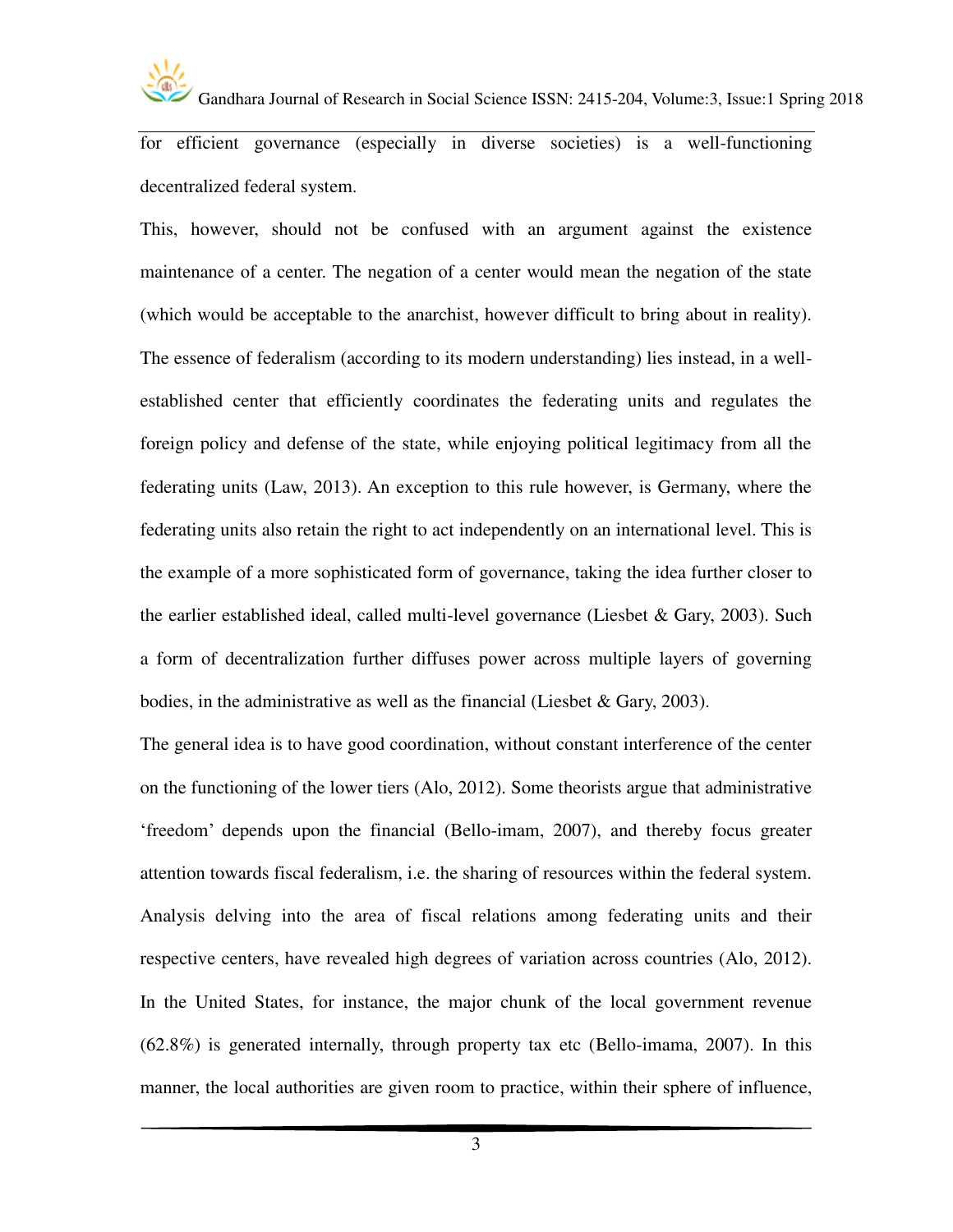

their administrative autonomy by making use of their revenue and resources.

In contrast to these contemporary developments in the incorporation of efficient governance with 'freedom', some countries remain democratically challenged; due to which their very status as federations has been criticized (Chryssochoou 1998; McGarry and O'Leary 1993). This, however, is a problematic definition for federalism, where a term as ambiguous as democracy is added to the list of necessary conditions for a state to qualify as a federal one. Though it is true, as discussed above, that the idea of 'freedom' is at the heart of federalism but the defining feature of it must instead be decentralization, autonomous federating units and diffusion of power for an efficient and equitable allocation of resources.

Even this definition however, would prove too narrow in the case of Pakistan, which has gone back and forth as the center has continuously sought to compete for power. The role of military dictatorships and illiberal democracy must also be taken into account here (Adeney, 2012; Waseem, 1989; Yong, 2005; Shah, 2012; Ziring, 1997; Rizvi & Gilani, 2013), but what further complicates the issue is the formation and then sustenance of what many theorists have termed as the 'core region' (Hale, 2004). Consociational mechanisms (Adeney, 2009), small number of federating units (Adeney, 2012, Cheema, Khwaja & Qadir, 2006), unequal distribution of resources and uneven development in Pakistan's regions have proven excessively problematic (Alavi, 1972; Shah, 2012). These factors owe a lot to the colonial legacy as well (Talbot, 2012; Tudor, 2013; Sōkefeld, 2005; Alavi, 1972) and together precipitate into a controversial past of a failing state of ethno-federalism (Adeney, 2012).

Adeney (2009) argues, Pakistan's experiment with democracy, though shaky, should not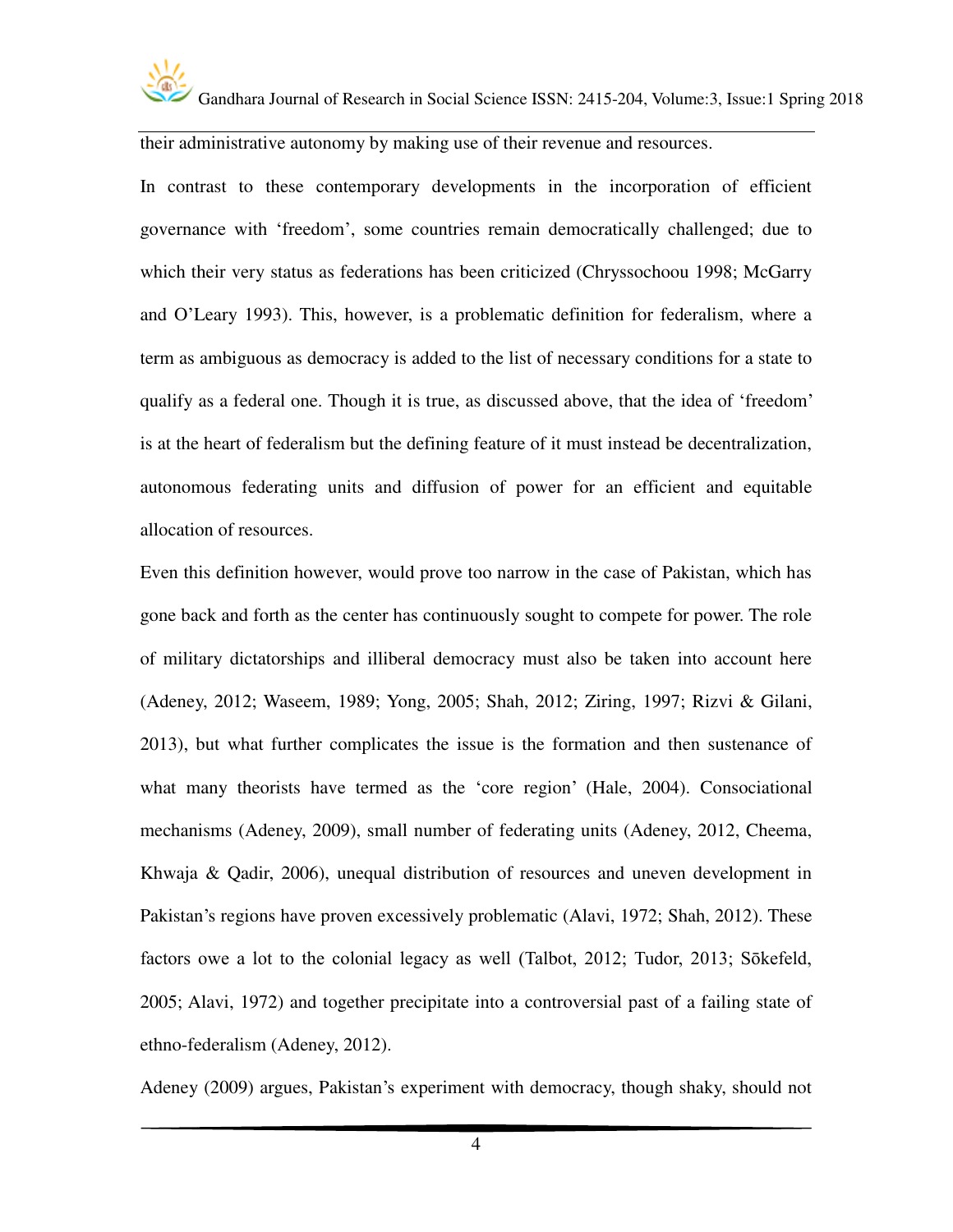

prevent a researcher to select the case of such a region, if the aim is to reach a more comprehensive theoretical approach to federalism. The aim of this paper is therefore to analyze federalism in context of Pakistan and explore precisely how the system functions at the provincial level. In order to proceed further, a brief introduction to the history of the region with federalism must first be touched upon.

#### **Historical Context:**

The general structure of government in Pakistan was envisioned to be federal from the onset. This arrangement was necessitated by at least three socio-historical factors according to Professor Jaffer. (Ahmed, 2014) Firstly, The All India Muslim League, the founding political party of Pakistan, always championed the case of provincial autonomy in British India and consequently, in any future administrative settlement for major groups. While the group identity envisioned by Muslim league was solely based on religion, ethnic divisions within these groups were completely ignored. This misreading of the ethnic divisions within the areas that were to comprise Pakistan has had severe adverse consequences over the years. The common strand of the strong commitment of the Muslim League to the provincial autonomy project can be observed in the positions assumed by its top leadership at the Lucknow pact - 1916, Jinnah's Fourteen Points – 1929 and subsequent arguments during the Round Table Conferences – 1930-2, rhetoric employed in the 1937 provincial election campaigns leading up to the historic Lahore resolution in 1940 and the acceptance of Cabinet Mission Plan – 1946, amongst other critical historical junctures. Simultaneously, the Muslim league always advocated a group identity based around religion, which ultimately led to a separatist freedom movement. Secondly, the modulation of the partition of British India also necessitated that both the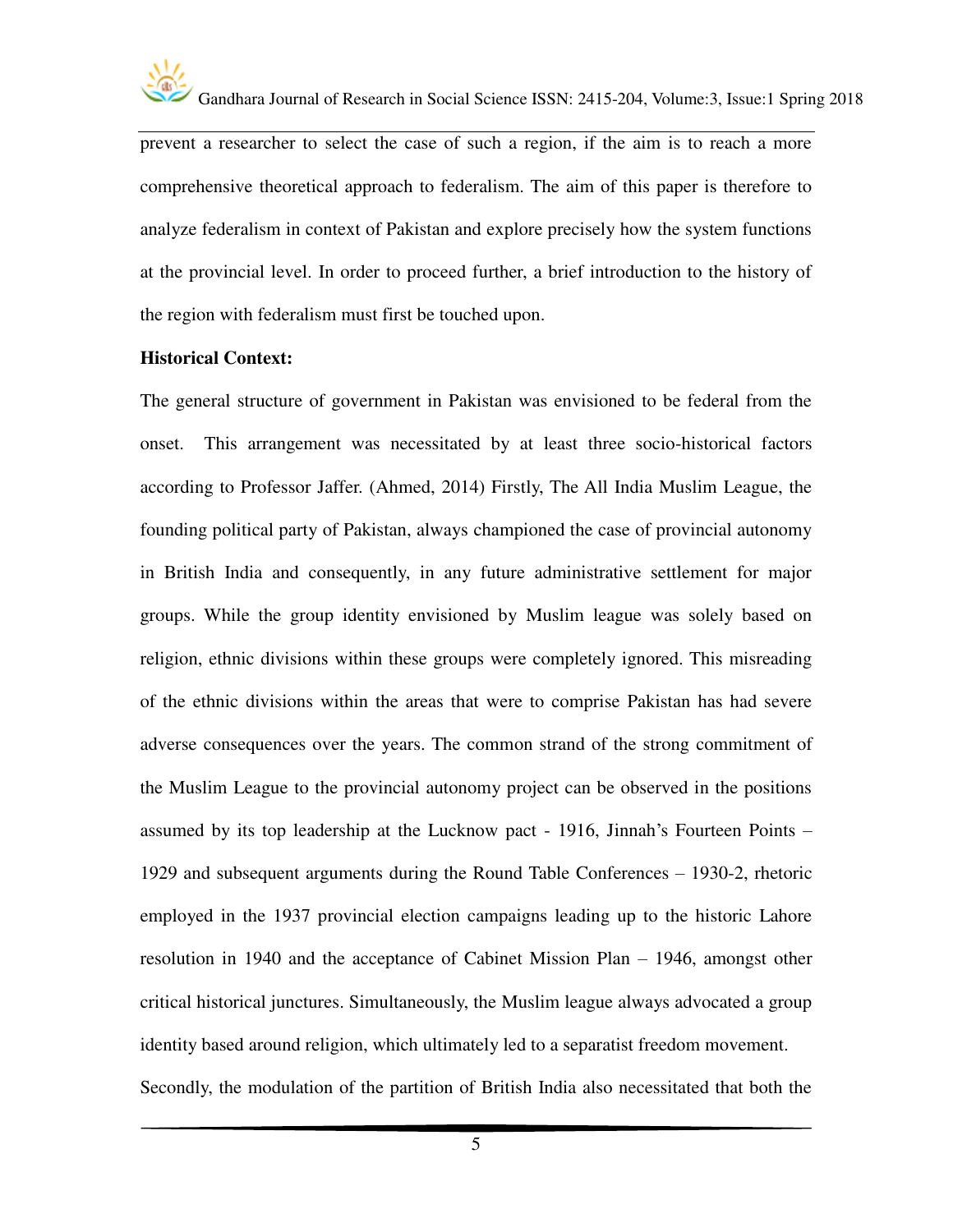

newly independent states, India and Pakistan, would benefit from operating under a federal form of government

The heterogeneous nature of the Pakistani society, if observed at the time of the partition, in terms of ethnicity, language and cultural diversity itself necessitated a federal arrangement in matters of power sharing. Only a decentralized federal setup could accommodate the socio-economic imbalances between the federating units, and within the units themselves.

Although Pakistan became a federation in letter, the ruling elites, in spirit, failed to run the state according to the established norms of federal constitutionalism. We will now view some explanations by different scholars on the reasons for the debacle of the concept of federalism in Pakistani context.

The democratic aspirations of the founding fathers of the nascent state were crushed by the juggernaut of the civil and military bureaucracy who assumed a preponderant role in the power configurations that ruled the country. The interests of the civil-military bureaucratic elite ran contrary to the interests of a political leadership trying to emancipate themselves and the people. The fact that the overdeveloped bureaucracies were already entrenched in the power dynamics historically through instruments employed by the colonial elites aided this development.

Jami Chandio and Amjad Bhatti sturdily argue that the anti-federalist and Punjab centric mindset of the ruling elites, coupled with the aforementioned dominance of the civilmilitary bureaucratic oligarchy curtailed the evolution of federalism in Pakistan in the institutional context. (Chandio, 2013)

Difference of opinion and dissidence in the nascent state were out rightly rejected by the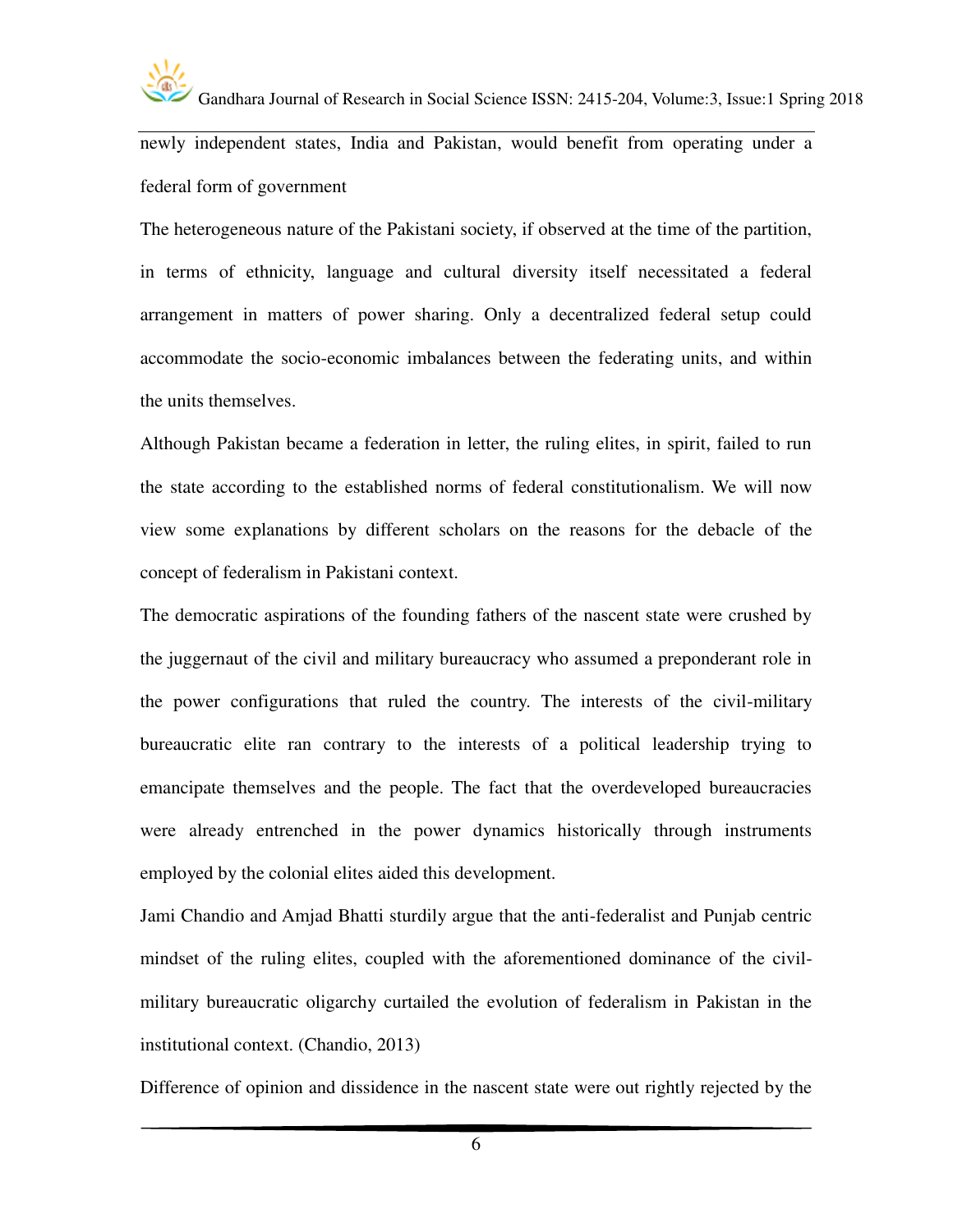

ruling elites under the hypocritical garb of an attempt to protect the Islamic nationalism project. Religious groups, marginalized in the political sphere, with meager populist support were pitted against ethnic demands to support the self-servicing ends of the ruling establishment. The Objectives Resolution – 1949 provided that space by institutionalizing the role of Islam in body politic of the country. The state was indirectly centralized through the use of Islamic rhetoric. The voices of the weaker federating units and marginalized societal groups were crushed as space for democratic dissent was curtailed. The constitution making process was delayed for nine years, significantly reducing the representative and legislative role of the elected institutions of the state.

According to Dr. Waseem, Pakistan, unlike many post-colonial states, lacked continuity in terms of a political center. Everything ranging from establishing the seat of government to the provision of institutional structures for financial stability, government coordination, tax collection and distribution, to name only a few, had to be constructed from scratch. Moreover, there was a perceived and to some extent, a real security threat from neighboring India. This facilitated a decisive role for a central government equipped with strong military muscle. The security problems coupled with newly emerging realities of the bipolar dynamics of the Cold War severely affected the governance strategy making Pakistan a highly centralized and, often, paranoid state immediately after independence. (Waseem, 1989)

The Muslim league, and especially its political elite from non-Pakistan areas, and the Muslim members of Indian bureaucracy who chose to join Pakistan were not very jovial about the increased role of the Bengalis and smaller provinces in the western Pakistan especially when the modalities for the country were put in practice. This mistrust was one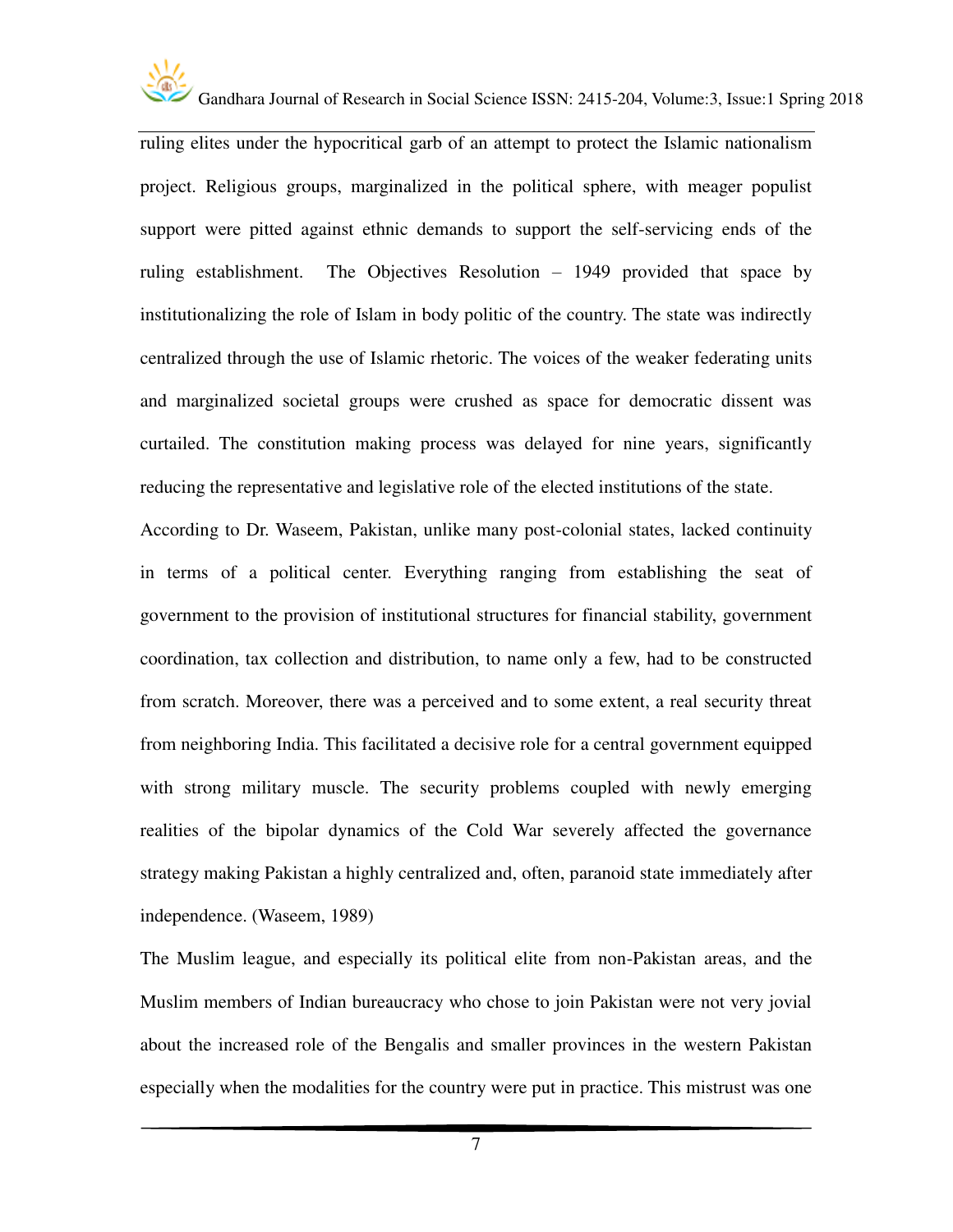

of the major reasons for the enhancement of the power of the central government as opposed to the provincial autonomy project. The politics of a few months preceding partition determined substantially the governing arrangements of the new state which were essentially centralized and autocratic.

The Objective resolution - 1949 can also be considered one of the root causes for strengthening central government. It institutionalized the role of religion in the politics of Pakistan. Religious parties, completely marginalized, owing to their anti-Pakistani role during the independent movement, were emboldened by the passage of the resolution. In the backdrop of this resolution they presented their charter of demands to be incorporated in the new constitution while presenting themselves as the sole authorities which could interpret religion. They started interfering in the matters of running the state openly while negatively influencing the political discourse in the constituent assembly through the backdoors.

The accession of Balochistan, especially the state of Qalat to Pakistan also raised many questions as to the nature of federalism in Pakistan. Many Baloch intellectuals still believe that it was a coerced, rather than a voluntary accession. The unfortunate saga took a violent turn when the brother of the Khan of Qalat took up arms against the state of Pakistan. The way he was treated also left many scars in the memories of Baloch people. Though a commission was constituted on Balochistan issue, its recommendations were never given due consideration. Baloch nationalists still remember their history with Pakistan as a tale of broken promises and blatant state aggression by the center. Balochistan has experienced at least four full-fledged military operations if we exclude the current ongoing battle between separatist insurgents and the military establishment.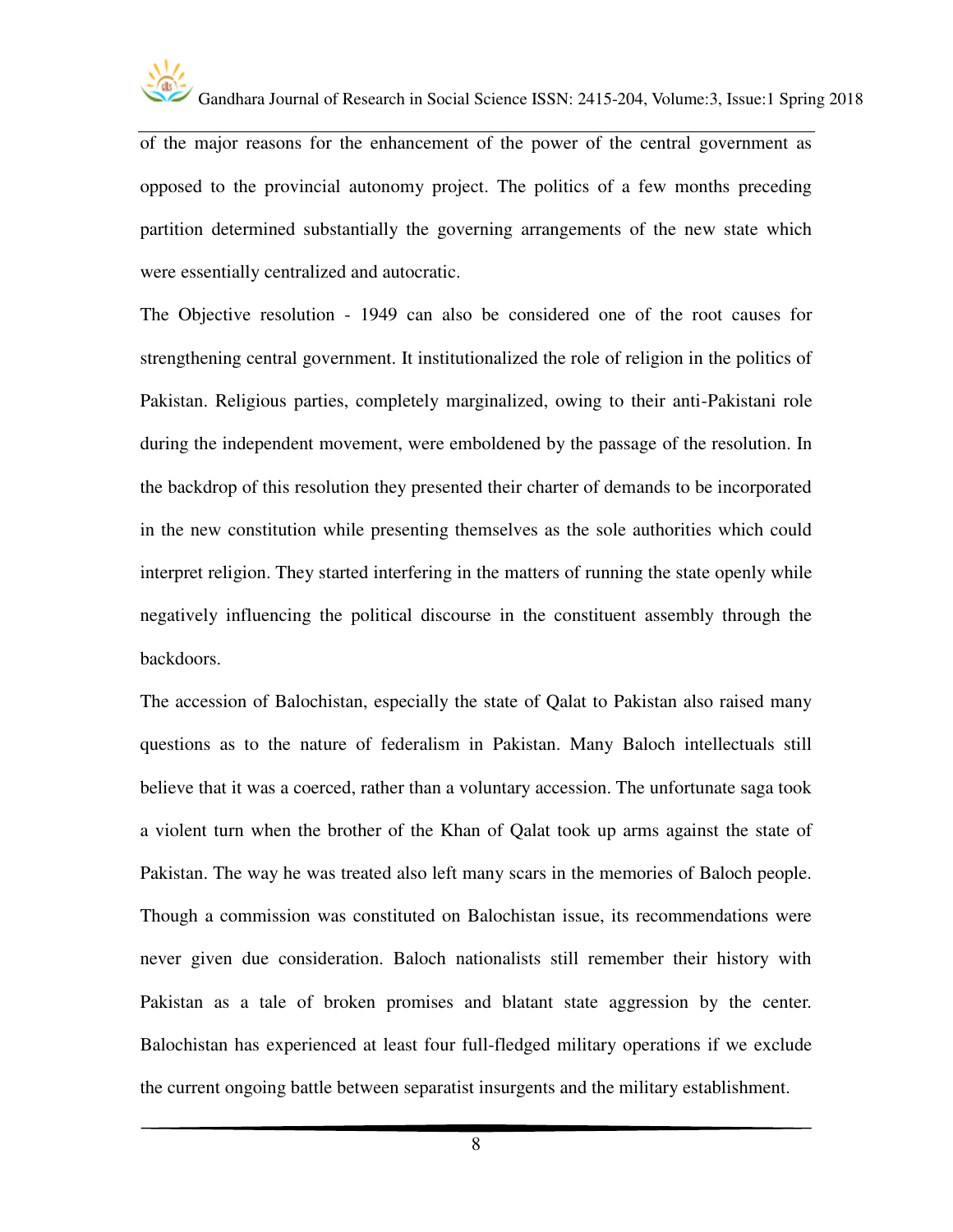

 It can however be concluded thus that the geographic entity named Pakistan has always been ethnically diverse with multiple ethno-nationalist communities living in different constituent units. But ironically the heterogeneous and diverse nature of Pakistan's population instead of giving strength to the federation has rather served as an impediment to the 'cause of nation building' or a single 'Pakistani national identity'. The willful 'exclusivity' of these sub-nationalities or ethnic groups has resulted in non-permeability, and therefore, created hindrances for these groups to co-exist with each other in order to emerge as one single and coherent identity.

The four provinces of Pakistan comprise various sub nationalities; Baluchistan, for example, is home to both Pashtuns and Baloch, amongst others, Muhajirs and Sindhis, primarily reside in the Sindh province, Punjab has Punjabis, Saraikis, Pathans and Afghan communities, and the Pashtuns and Hazaras, amongst others reside in KP. All these subnational/ethnic groups consider themselves distinct on different grounds, from the other groups and have been actively resisting their integration into each other to form a singular and homogenous Pakistani national identity.

The Pakistani state has visibly failed to introduce or effectively define and implement processes for national integration on the attributes of a modern state and has relied only on religion as a tool to provide the basis for its identity. Frequent intervention of military in political decision making processes, inexperienced political leadership and strategic compulsions did not allow for mutually agreed identity parameters and a balanced federation to operate in Pakistan.

The state and government have been responding off and on to these demands of provincial autonomy by amending the constitution and attempting to structure it on a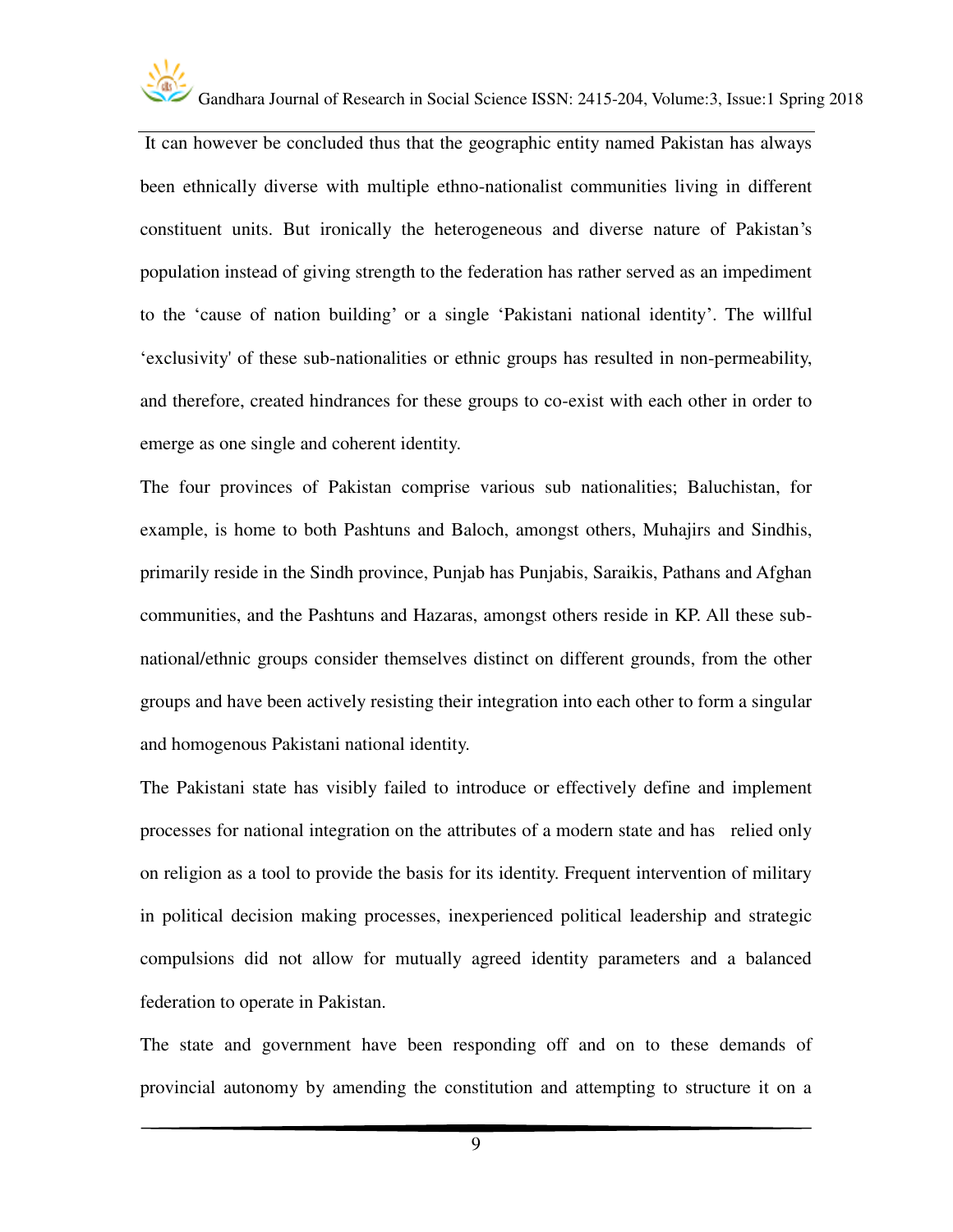

federal model. However, even the 18th amendment, the most serious effort in this regard in Pakistani constitutional history, while aiming at the maximum devolution of powers to the constituent units has yet to completely address the ground realities due to lack of capacity of different provincial institutions in the underdeveloped federating units and as well as due to economic and social disparities amongst and within these provinces. The aim of this paper will be to highlight the future prospects for federalism in Pakistan by looking at how the political system is trying to cope with the diverse society of Pakistan and the main challenges that the federal system is facing.

Following the annexation of Sindh in 1843 and Punjab in 1849, the British introduced their system of governance, based on a 'top-down' engineering of institutions purposefully intended to be paralyzed without the imperial rulers that constituted the center. The focus of the political parties (including the Muslim League) remained on demanding for provincial autonomy because it was at the provincial level where most of the (attainable) power lay (Cheema, Khwaja & Qadir, 2006). The foundations of a strong rural-urban divide, ethnic cleavages, clientism, inequity, exploitation and the garrison state were laid (Alavi, 1972; Cheema, Khwaja & Qadir, 2006; Tudor, 2013; Talbot, 2012).

Directly following the partition, the inherited institutions of the imperial rulers continued to function on the same principles in the region. In the initial years elections were delayed, strengthening a non-representative government that promoted a highly centralized government that depended heavily on state coercion (Jalal 1995, Talbot 2012). The dwindling government was eventually put out of its misery when the military finally decided to formally fill in the void (Khan, 2009). The 'Basic Democracies',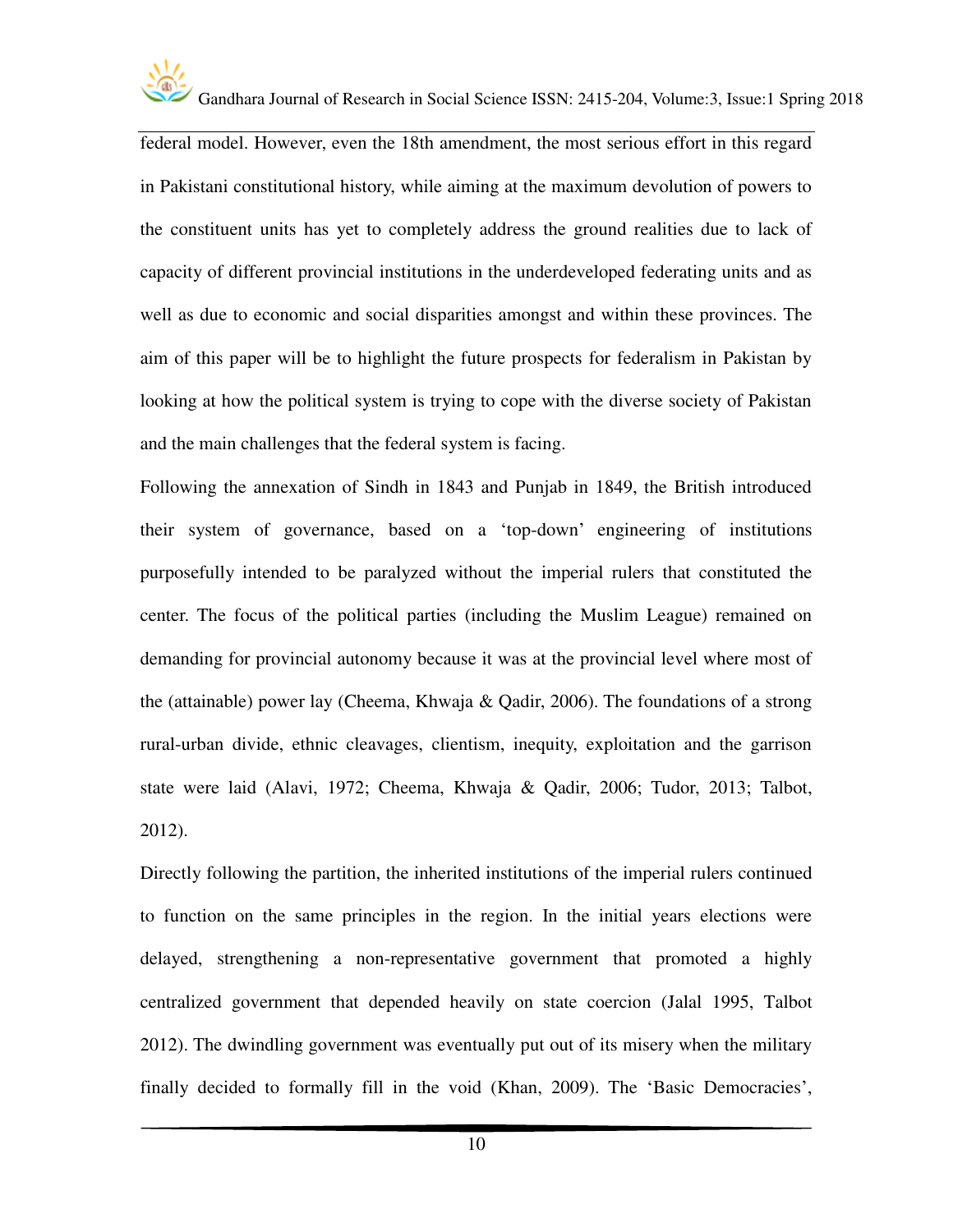

'National Integration' and 'One Unit' schemes thus introduced merely translated into further continuation of authoritarianism and imperialism (Jalal, 1995; Talbot, 2012, Waseem, 1989). The dictator's rule produced an environment of inequality, political decay, military hegemony and absolute deterioration of the law and order situation (Shafqat, 1995; Talbot, 2012). Sentiments of deprivation existed, not only in the East Bengal region, but also in Sindh and Balochistan, where forced national integration and economic inequity became the breeding grounds of anti-state sentiments (Talbot, 2012; Waseem, 1989; Adeney, 2012). After the Ayub era formally ended, the military continued its rule under the leadership of Yahya Khan, who announced general elections in the wake of the deteriorating political scene at the hands of violent protests (Khan, 2009). The Yahya period, though short in its duration, implemented policies that were intended to pacify the mobilized masses (Waseem, 1989). The strategies introduced as a result of Noor Khan's dedicated work paid off for the time being, but their further continuation by the Bhutto regime resulted into utter chaos, becalmed of the backlash the inefficient policies saw (Waseem, 1989). Meanwhile, Bangladesh separated from Pakistan, the event becalmed to nothing other than the pathetic condition of federalism in the country (Talbot, 2012; Waseem, 1989; Adeney, 2012). The state unfortunately, did not learn from its mistakes and running from Zia's 'divide and rule' era down to the Musharraf's 'devolution of power plan' state heavy handedness, weakening of local governments, strengthening of the core region (Punjab), economic inequity and provincial dependence on a strong centre were imposed (Jalal 1995; Talbot, 2012; Waseem, 1989; Adeney, 2012; Cheema, Khwaja & Qadir, 2006).

Since independence, Pakistan has thus largely remained a highly centralized majoritarian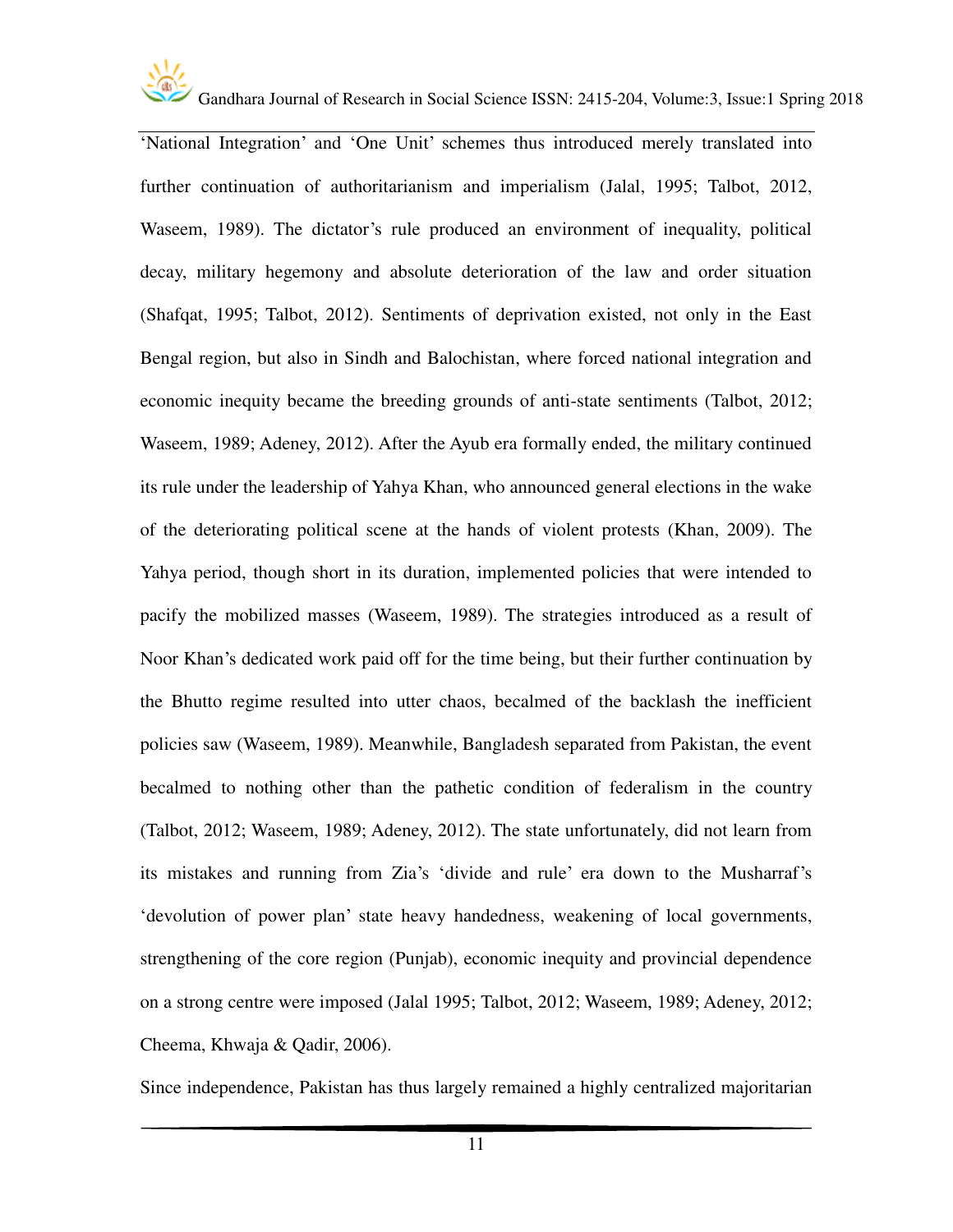

federation facing longstanding demands for change (Adeney, 2012). A substantial amount of literature today finds itself in agreement with a suppressed voice of the masses that pushes for a dramatic reorganization on the vertical as well as horizontal level (Cheema, Khwaja & Qadir, 2006; Adeney, 2009 & 2012). Interestingly enough, the country has gone through three major 'reform experiments', all of which were introduced by nonrepresentative governments (Cheema, Khwaja & Qadir, 2006). Consequently, demands of decentralization have instead been met with further centralization at the hands of the state's 'constitutional reengineering strategy' (Cheema, Khwaja & Qadir, 2006; Adeney, 2012).

Political representation and distribution of resources have continued to be amongst the major roadblocks to constitution making and continue to remain controversial issues even after the implementation of 1973 constitution followed by several amendments (Khan, 2009). Shah (2010) argues that regardless of regime type, the local governments have been continuously ignored and the state centre has consistently remained the actual beneficiary.

| Government                | 1955 | 1965 | 1985 | 1995           | 2005 | <b>2010</b> | 2011 |
|---------------------------|------|------|------|----------------|------|-------------|------|
| <b>Expenditure shares</b> |      |      |      |                |      |             |      |
| Federal                   | 60   | 60   | 65   | 67             | 70   | 66          | 67   |
| Provincial                | 35   | 30   | 30   | 29             | 20   | 25          | 28   |
| Local                     | 5    | 10   | 5    | $\overline{4}$ | 10   | 9           | 5    |

#### **Revenue and collection shares by order of government in Pakistan**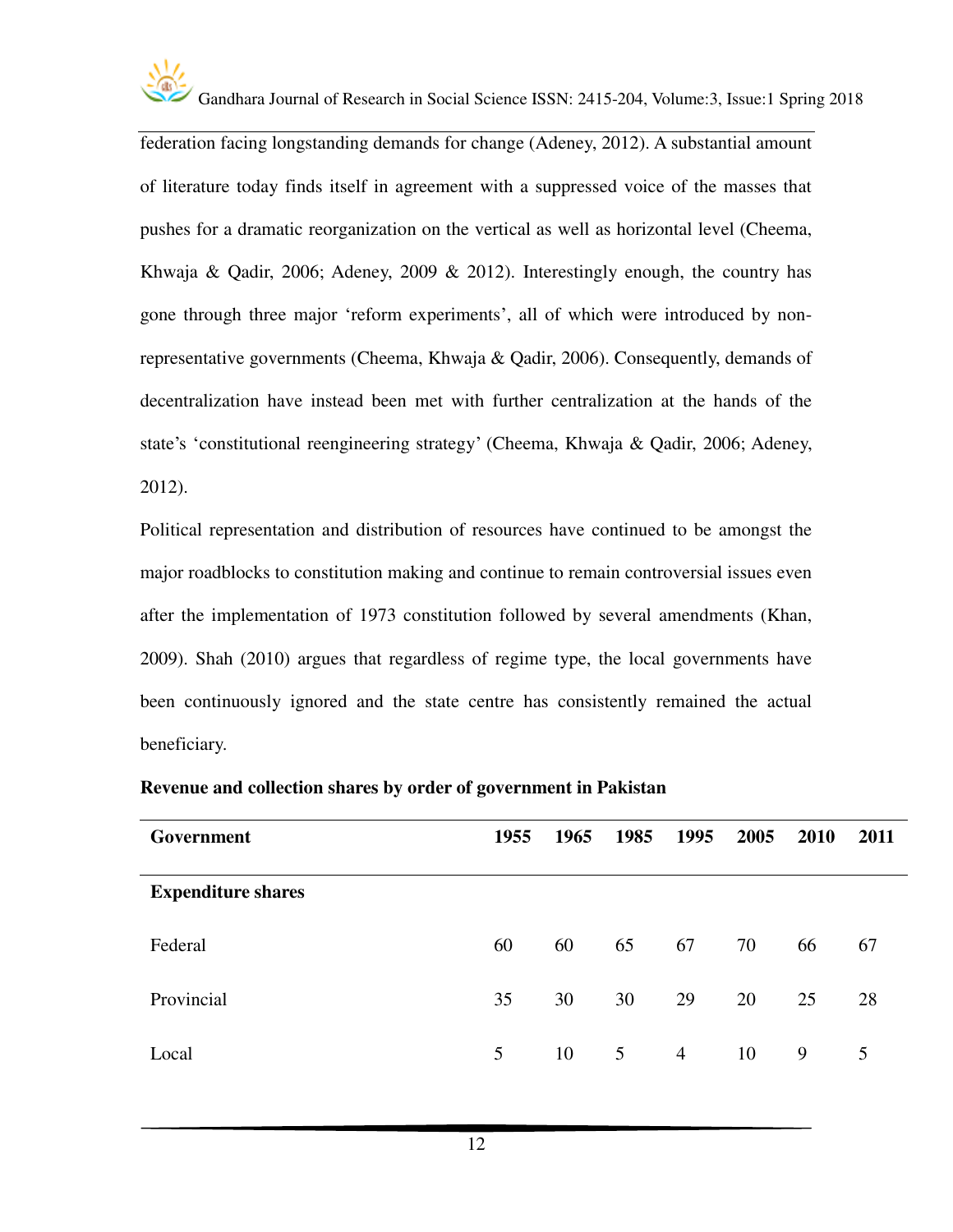| <b>Revenue shares</b> |                |    |                                      |    |    |    |     |
|-----------------------|----------------|----|--------------------------------------|----|----|----|-----|
| Federal               | 70             | 85 | 90                                   | 90 | 93 | 94 | 93  |
| Provincial            | 25             |    | $10 \quad 5 \quad 5 \quad 6 \quad 5$ |    |    |    | - 6 |
| Local                 | 5 <sup>5</sup> |    | 5 5 5 1 1 1                          |    |    |    |     |

*Source: Anwar Shah (2012)* 

### **The 18th Amendment**

A turn of events came when in 2009, President Asif Ali Zardari commissioned a Special Parliamentary Commission on Constitutional Reforms (SPCCR), following which, on April 8, 2010 the  $18<sup>th</sup>$  amendment to the constitution of Pakistan was passed in the parliament and signed by the president on April 19, 2010. One of the key features of the amendment was the provincial autonomy it granted. The important changes introduced by this amendment include: abolition of the Concurrent List, introduction of the Council of Common interests, a clear division of powers between the centre and provinces, ethnicization of the federation and the  $7<sup>th</sup>$  National Finance Commission (NFC) Award. Though all of the afore mentioned bear significance, it is the latter that we shall limit our focus to, to remain focused on the functioning of the fiscal federal system.

The massive devolution of items of power on the central list to the provinces has created further challenges. The performance of the provinces in this regard has been sketchy at best - their lack of capacity in handling education, health, energy and other important sectors related to public sector development has been exposed. The main victim has been law and order where the provinces failed to allocate adequate resources.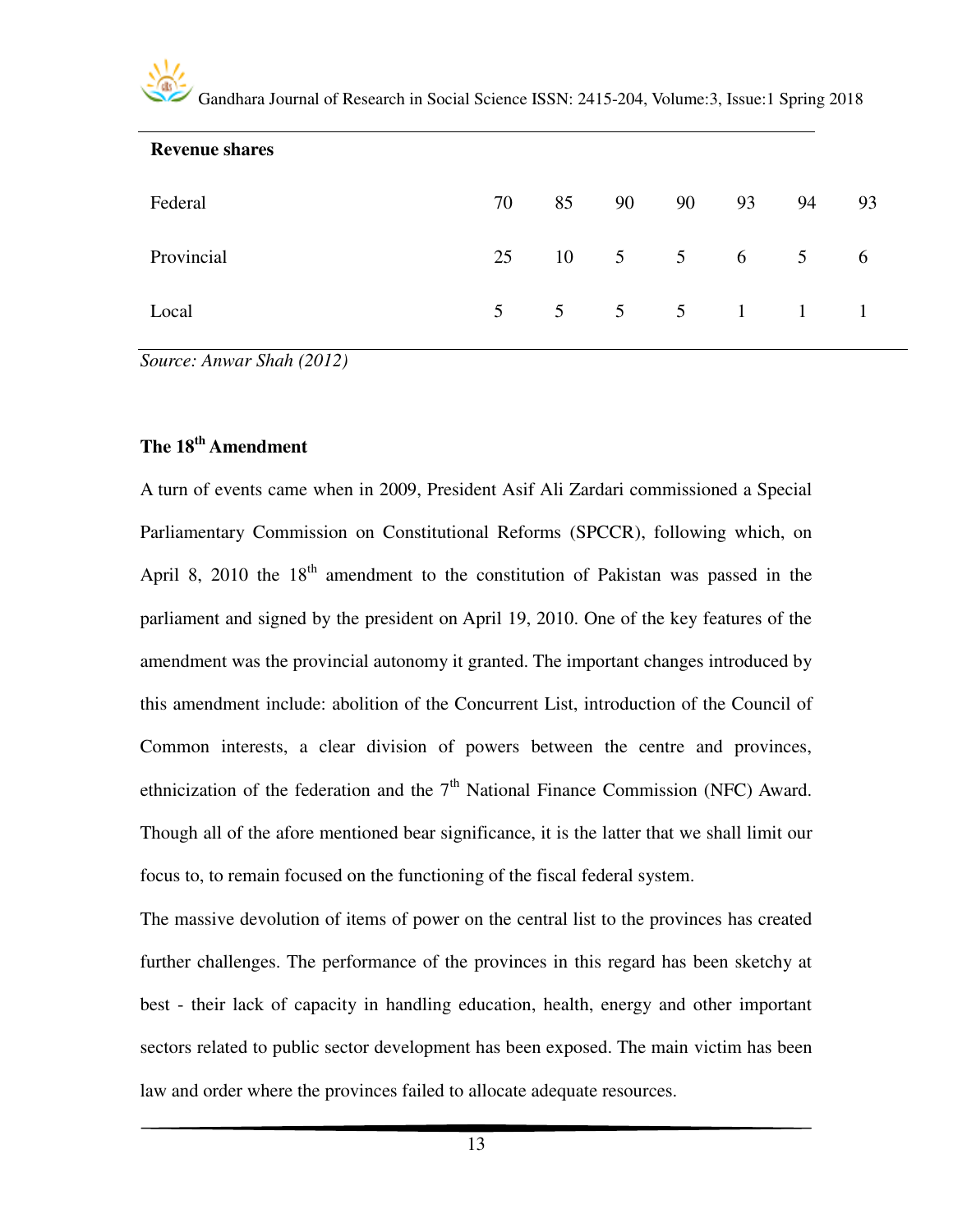

The failure to create empowered local government institutions through devolution of fiscal powers, even after the elections of these bodies, reflects a structural democratic deficit in formal constitutional terms. All provincial governments have amended their respective Local Bodies Acts in an attempt to render them totally ineffective. local bodies do not have any real autonomy in matters such as education and health. This approach of the legislators is itself a sign of the hangover being suffered as a result of historically operating under the tutelage of non-democratic forces and being resistant to change.

#### **NFC Award and fiscal decentralization:**

In addition to the amendments required for the administrative domain, it is the financial one that deserves due attention. Firstly, the expansion of the duties of the provincial legislature and administration requires an improved system for the allocation of resources as well as an over-all increase in their budgets. Before the18th amendment, provincial budget had largely been allocated on the basis of population, which is an exceptionally problematic rule of thumb when no (reliable) recent data on national census is available. What has further invited controversy is the demands from different provinces for focusing on other factors for budget allocation. Sindh's demand had been that the allocations should be made by keeping in view the province's contribution to revenue; KPK's had been that it should be done on the basis of poverty and 'backwardness'; while that of Balochistan was for inverse population density. The  $7<sup>th</sup>$  NFC award has been largely applauded for having included all of these factors in addition to population (which had largely benefitted Punjab in the past). What has mostly been overlooked however, is the percentage each of these factors have received pertaining to their significance in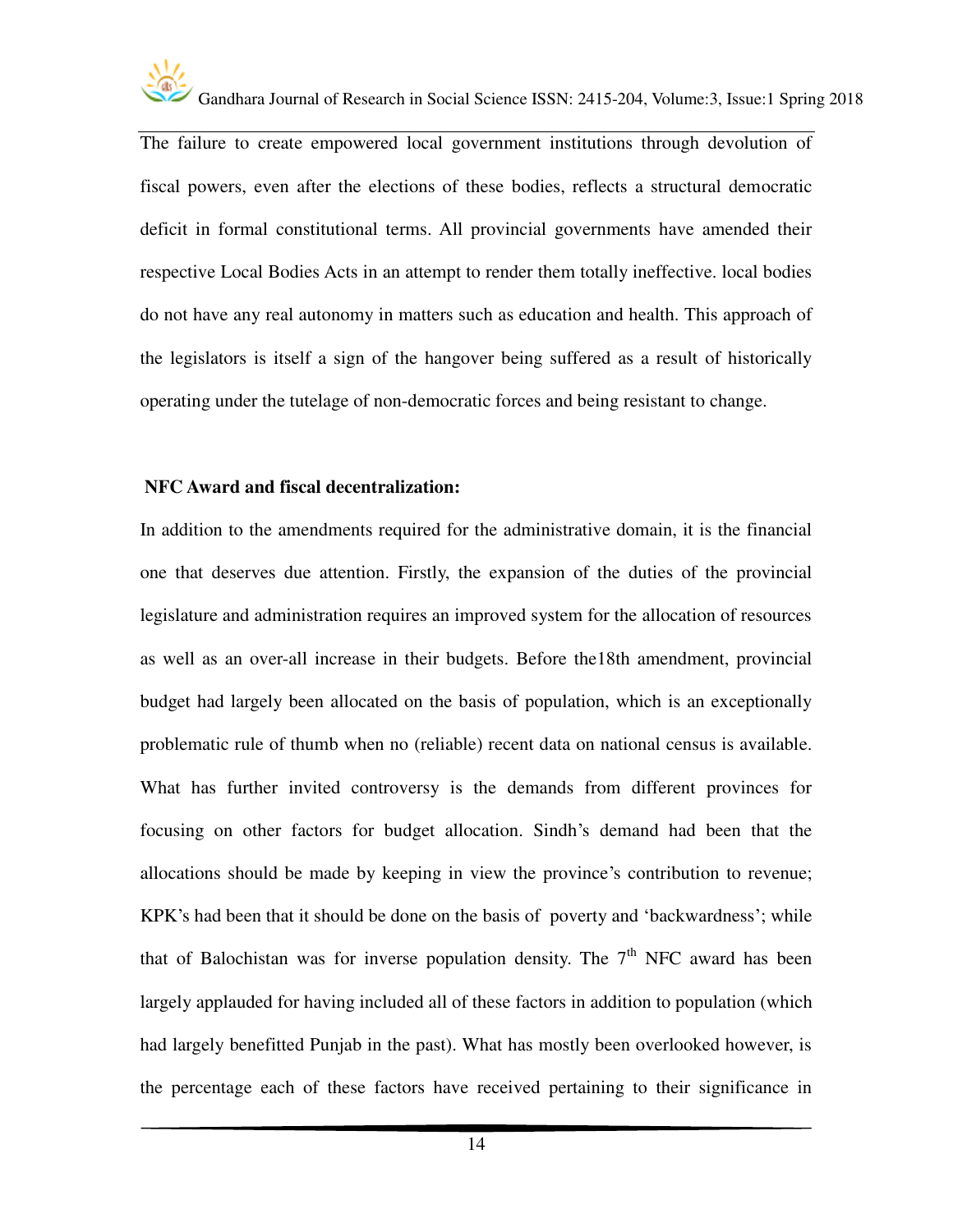

determining allocation of resources for the provinces. Inverse population density stands at a mere 2.7%, revenue generation at 5% and poverty/backwardness at 10.3%; while population at a staggering 82%. What this essentially means is that the trend has remained largely unchanged.

 As Ahmad (2010) notes, own-source revenues play a significant role in promoting (local level) government accountability and effectiveness. Unfortunately, this aspect has largely been left ambiguous in the  $18<sup>th</sup>$  amendment, leaving the provincial governments susceptible to falling short of their responsibilities merely becalmed of the lack of resources (Ahmad, 2010). What is thus an imperative for the state of Pakistan now is provincial financial autonomy to be ensured through the constitution. The issue at hand is that administrative autonomy of provinces cannot theoretically exist in its true sense, unless the provinces also enjoy financial autonomy. When they remain dependent upon the centre for the allocation of finances, they remain dependent on the whole.

Having said that, the remarkable development itself should not be undermined; what must instead be said is, as Adeney (2012) put it, the  $18<sup>th</sup>$  amendment was 'a step in the right direction', but much more is required to be done for an efficient ethnofederalism to become a reality in the region. Adeney (2012) notes, that the historical structure of federation in the region had intensified the conflict among groups and affected the legitimacy of the federation adversely. For this, the author argues, the exploitative and biased nature of the manner in which political and economic resources had been distributed was to blame. The implications of not taking further action in favor of decentralization may lead to the strengthening of ethnic conflict (Ahmad, 2010; Adeney, 2012; 2009; Shah, 2012). Fundamental reforms are thus needed in both,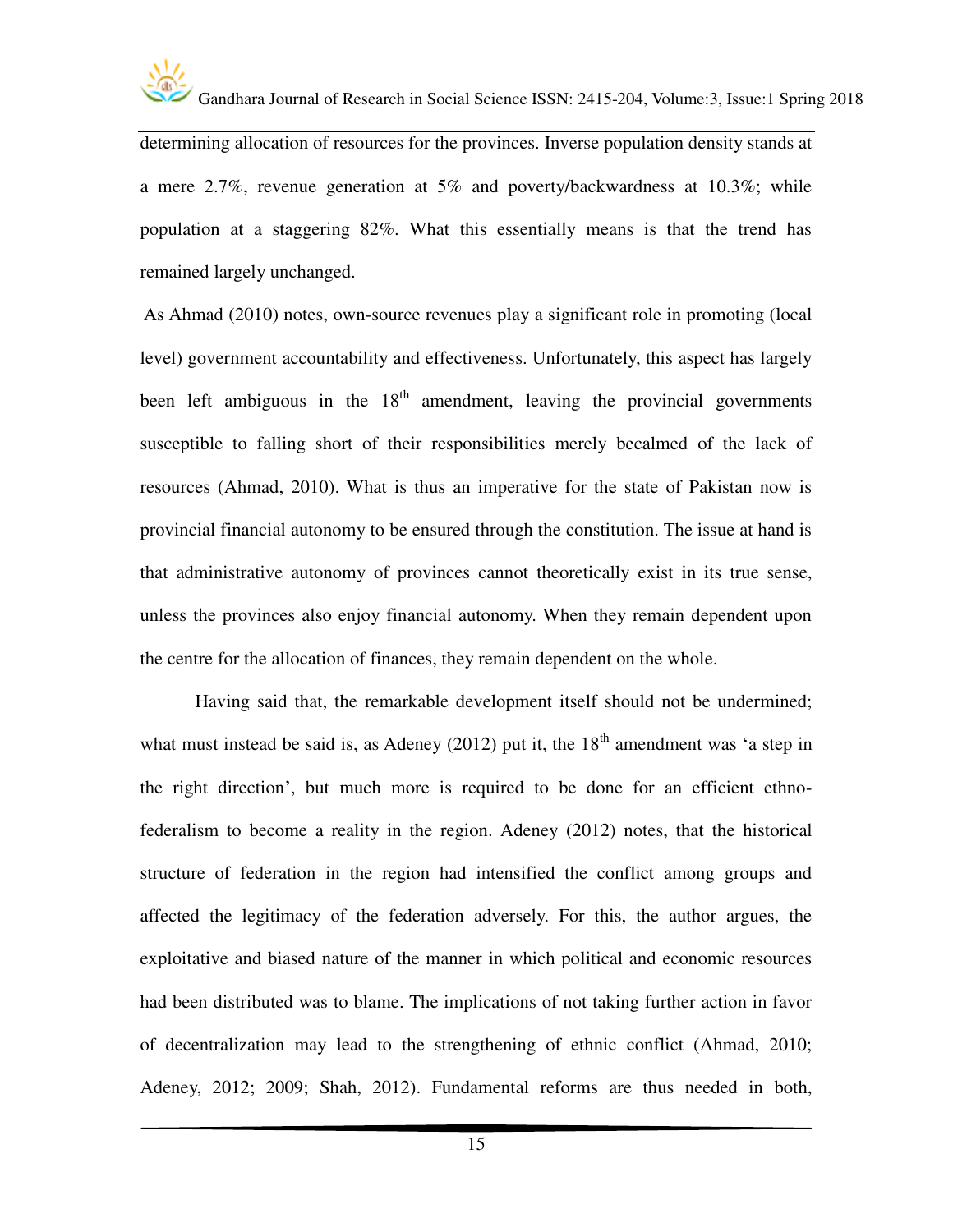

administrative (public sector) as well as financial domains of the provincial powers. This is necessary (although by no means sufficient) not only for ensuring sustainable peace in the country but also for allowing for freedom to exist. It is such amendments that shall define if Pakistan can evolve into a multi-level governmental system or not. Having said that, a study focusing specifically on the functioning of provincial governments and their method of distribution of resources deserves attention; and it is precisely this gap in the literature that this study aims to fill.

Punjab is the most populous province of Pakistan. Its population is 56% of the total population of the country. Empirical evidence suggests that it is over represented in the core, as well as the representative, institutions of the federation. According to socioeconomic variables, it is the most developed province. Generally, the province has no issue with the center or with any other province except for some differences with Sindh on the division of water. But a problem or at least a part of the problem for smaller province, and a source of instability of the federation- Henry Hale's thesis of core ethnic group,

Having some internal issues due to developmental disparities among its different regions; central and north Punjab are comparatively more developed than the south Punjab- the issue of Saraiki province- movement for the province apparently failed to muster masses support, seemingly dying down- results of general election of 2013 strengthen this claim although the key factor in this regard may be the lackluster political approach to gain public support in this regard.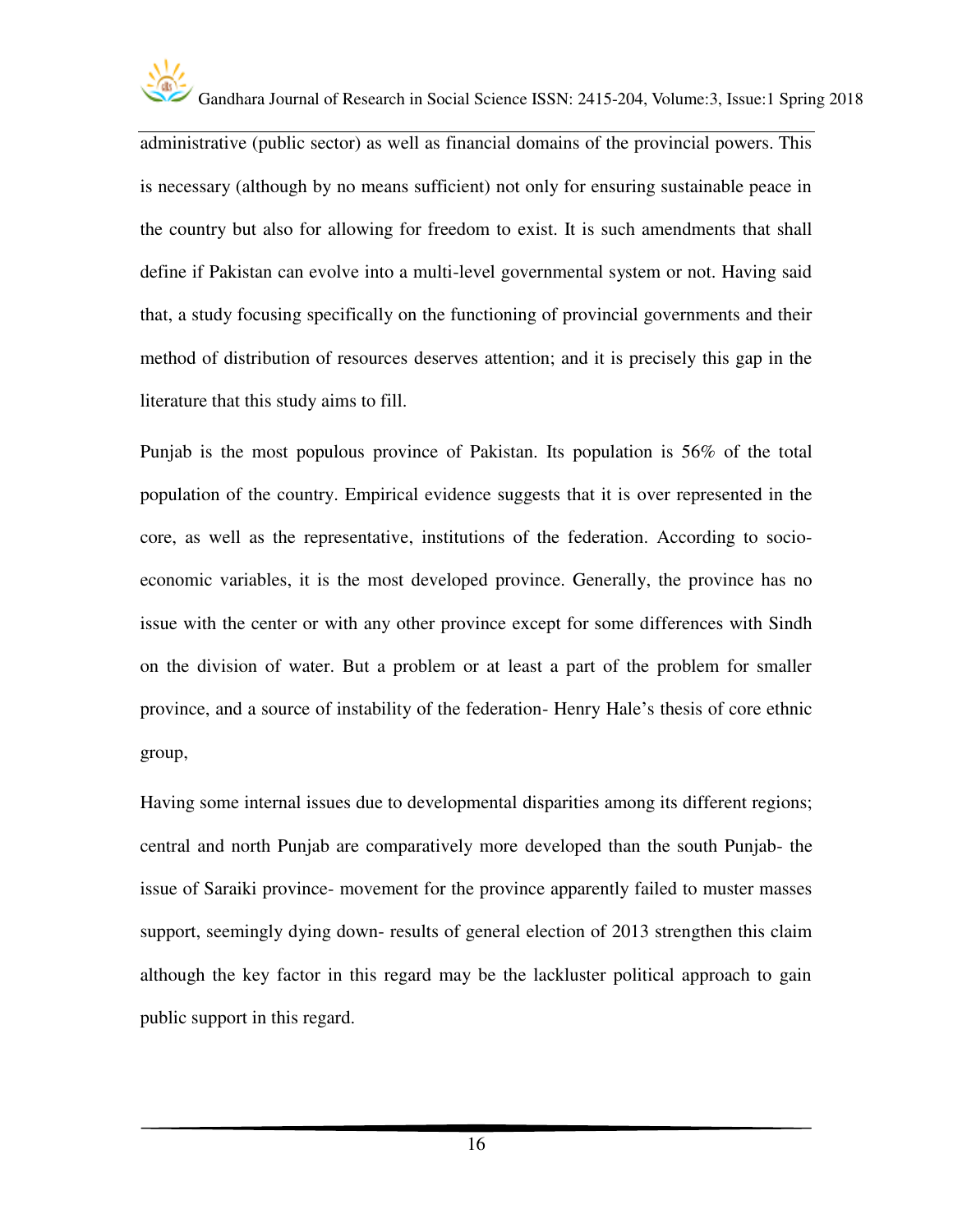

Punjab does have functional Provincial Finance Commission but its role is quite limited in the allocation of resources to different region. Funds, instead, are allocated on the basis of the preferences of ruling elite.

Sindh is the second largest province in terms of population; 23% of the total population of the country., Sindhis, Muhajirs and Pathans are major ethnic groups. In addition, few Baloch tribes also dominate some areas.

Having 75 seats in national assembly, generally have no major issues with the center but presently having serious differences on Karachi operation and the powers of the Rangers; Problem with Punjab and other provinces on the distribution of water; Reasonable representation in the core institutions of the state, 19% quota in civil services of Pakistan, having problems with its own quota system, serious issues between urban and rural Sindh on quota system; 60% quota for rural areas and 40% for urban areas in jobs and admissions in the institutions of higher learning; House of many nationalist political parties but they lack electoral support; Issue of Muhajir province.

Khyber Pakhtunkhwa is the third most populous province of Pakistan, (Pushtuns and Hazaras are the major ethnic groups) 17% of the total population of Pakistan., 43 seats in national assembly, adequately represented in the core institutions of the state. 11.5% quota in the civil services of Pakistan, having problems with the central government on the issue of royalty of the hydroelectric projects and the supply of electricity to its areas, badly affected by the terrorist activities and also by the counter terrorism operations, facing the issue of IDPs, got its name changed through 18th amendment, new name prompted controversy between Hindkoh and Pushto speaking people, movement for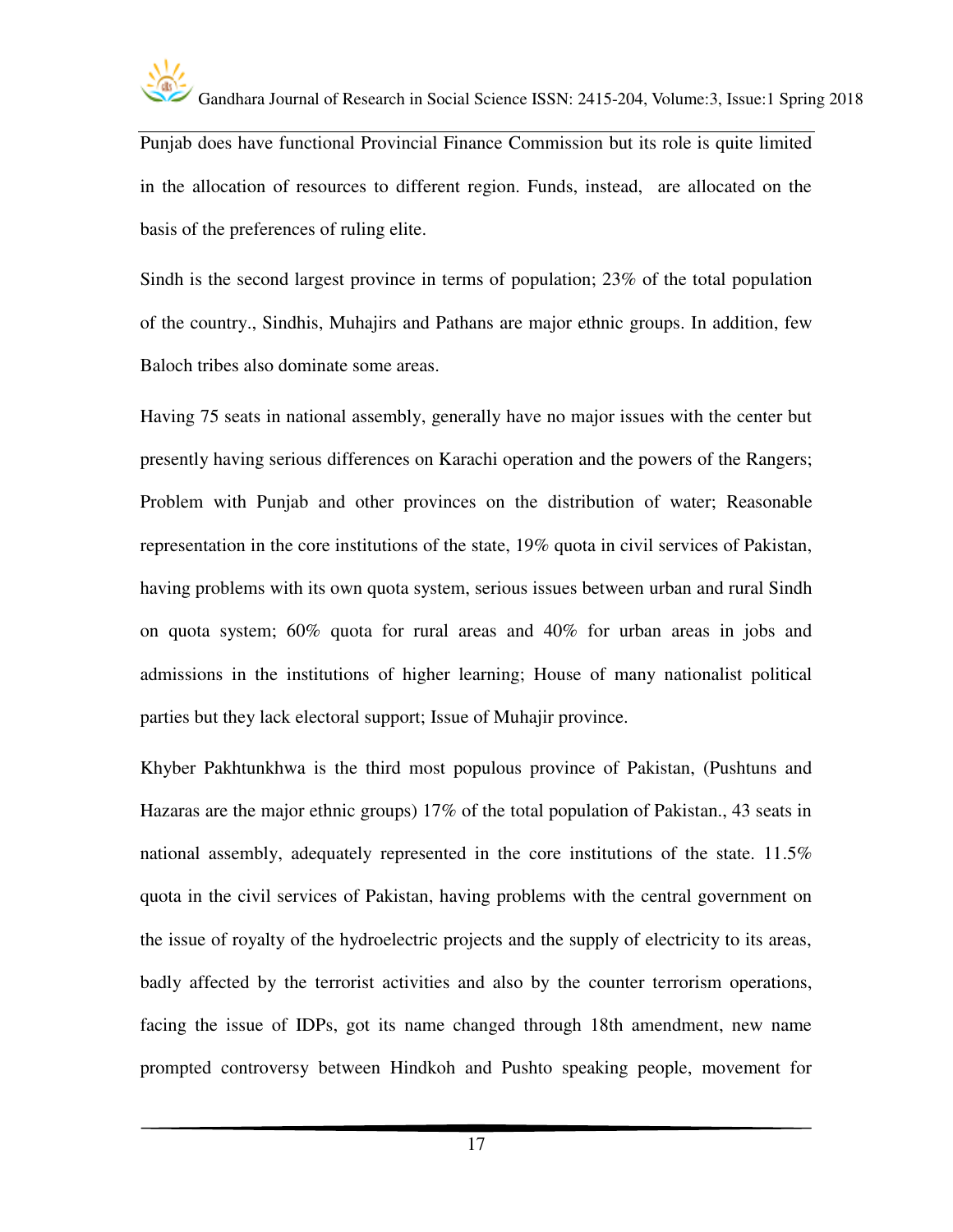

Hazara province for Hindkoh speakers, failed to receive public support. Resultantly lost its significance, hardly discussed now at any forum.

Balochistan is the least populated but the largest province of Pakistan in term of area. Most disturbed province having a long history of insurgencies, secessionist movements and military operations, the current one being the most violent and prolonged started in 2004. Most under developed province with wide spread and deeply entrenched poverty despite having huge treasure of minerals, high illiteracy rate, backwardness coupled with strong tribal culture. Major ethnic groups include Balochs and Pashtuns,

Hazaras and settlers (miscellaneous ethnicities). Serious differences with the center on the issues of gas royalty, military operation, missing persons, construction of military basis and mega projects launched by the central government there.

Mostly, the politics is dominated by ethno-nationalist and religio-political parties. The dissenting groups call these politicians as stooges of the establishment and not the representative of the Balochs.

Though the grievances of the people of Balochistan are not easy to resolve, given their complexity, successive governments have been undertaking measures to lessen their intensity. The problem in the province does not seem to resolve in near future as the armed groups are coming up with demands of more autonomy particularly with reference to ownership of natural resources which are not acceptable to the civil military establishment and the traditional ruling elite of the province.

**Provincial Finance Commissions and intra-province allocations of resources:**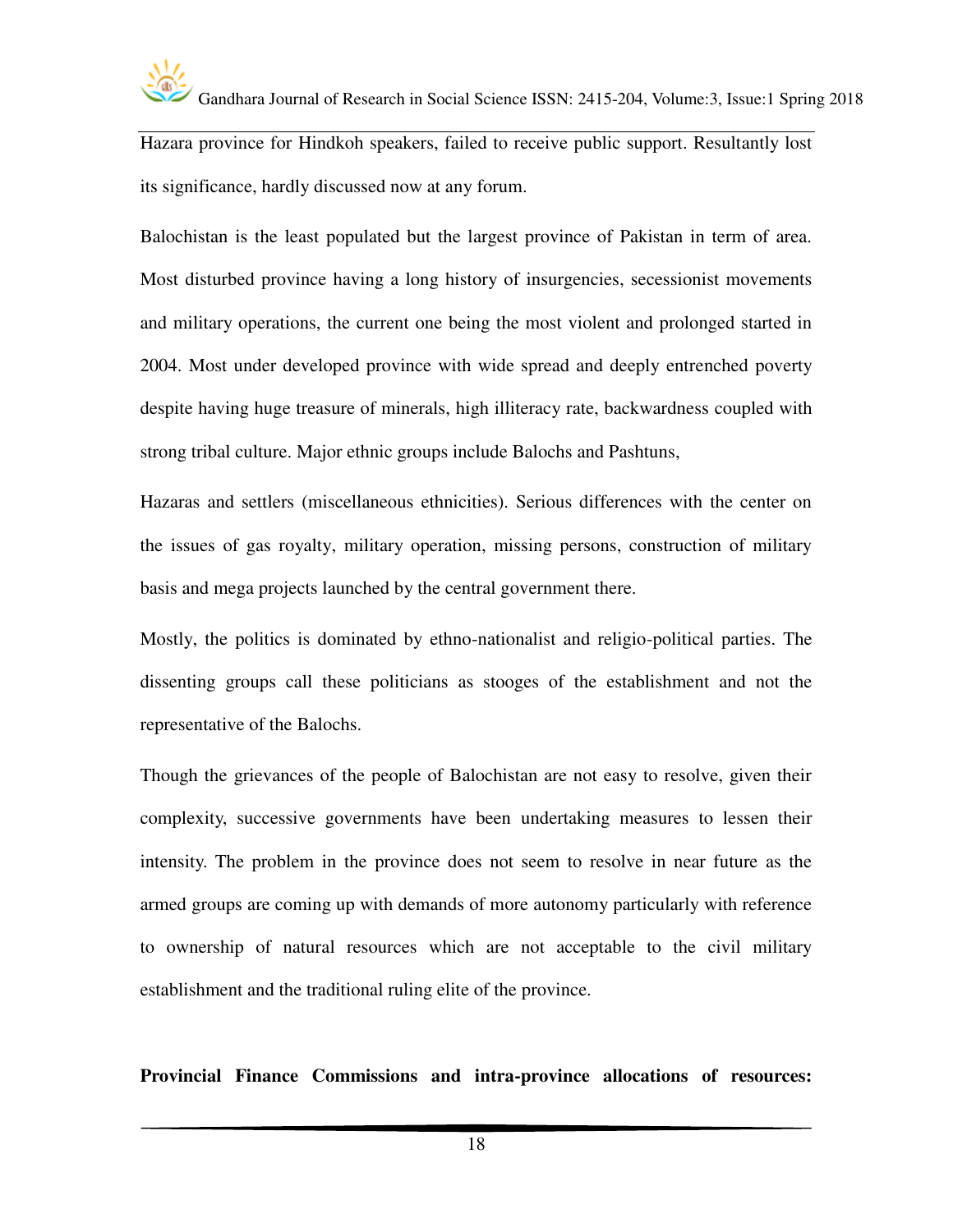

#### **concluding remarks**

Fiscal Decentralization refers to the allocation and transfer of financial resources to lower levels of government for the purpose of devolution of power. As a result of fiscal decentralization, the governments at lower tiers can utilize the allocated funds with greater efficiency as they enjoy a better understanding of the problems faced at local levels. To ensure the practice of fiscal decentralization at provincial level, a mechanism named Provincial Finance Commission has been established at provincial level through which distribution of financial resources are made between provincial and various levels of local government. PFC Awards in Pakistan were introduced in 2001 in all the four provinces. The formula for devising PFC Award was based on two components. First component is about current transfers which refer to the maintenance aspect. This covers the aspect of retaining the level of improvement in infrastructure and public facilities. In so far as the second component is concerned, it relates to the development transfers and aims to ensure long-term sustainability of projects coupled with socio-economic progress and elimination of poverty within the district level. Provincial Finance Commission Award allocates resources on basis of fiscal needs among district units and local councils which ultimately ensures the proper functioning of local governments. Dissemination of allocable amount within a province is carried out with the help of Provincial Finance Commission Award. However, PFC has yet to develop definite rules for distribution of assets between province and local governments. It was for this reason that despite the introduction of PFC, district governments still needed to rely excessively upon provincial and federal funds due to which the idea of power devolution could not be practiced in true letter and spirit.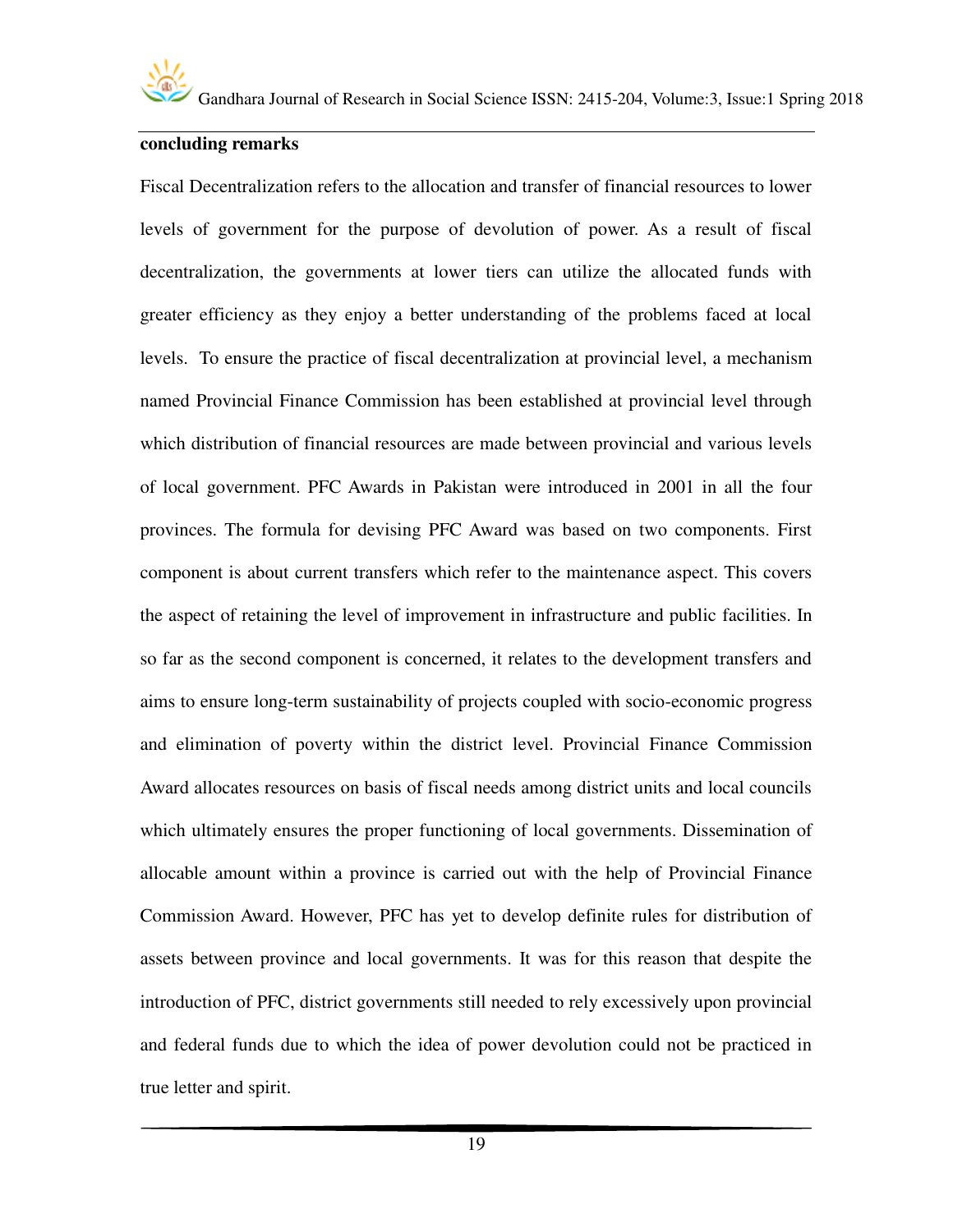

 $\overline{a}$ 

Gandhara Journal of Research in Social Science ISSN: 2415-204, Volume:3, Issue:1 Spring 2018

To examine the effect of PFC in province of Punjab, a brief account of 2016 PFC Award is hereby analyzed. It was informed recently by Finance Minister of Punjab that 2016 PFC award will be based on such a formula where 75 % weightage would be given to the factor of population and the remaining 25% bulk would be distributed considering factors like poverty, cost and need for expenses. By adding up factors of poverty and need of expenses, southern districts of Punjab would also get a chance to improve their condition. Improvement in preferences has already been reflected in 2016 PFC as 75% weightage has been given to population which was 91% in 2006 PFC Award. Addition of other multiple factors will give a chance of improvement to those districts which are facing poverty and have insufficient resources. Furthermore, presenting a formula based award will also help in ensuring credibility of the procedure. However, government has used the excuse of ongoing census in the delay of PFC Award.

When it comes to Sindh, the situation is quite dissatisfying as instead of accepting its own negligence, provincial government officials are blaming federal government in the delay of PFC Award. According to Article 140A of the Constitution, it is the duty of each province to establish its own local government and to ensure the devolution of power to the local government representatives. The Sindh Local Government also envisaged the creation of a Provincial Financial Commission consisting of thirteen members<sup>1</sup>. To this date, the provincial finance commission has not been formed. Such circumstances show that there is no proper mechanism of allocating funds to the districts and provincial budgets, leading to arbitrary funding where officials can allocate funds on the basis of personal likes and dislikes.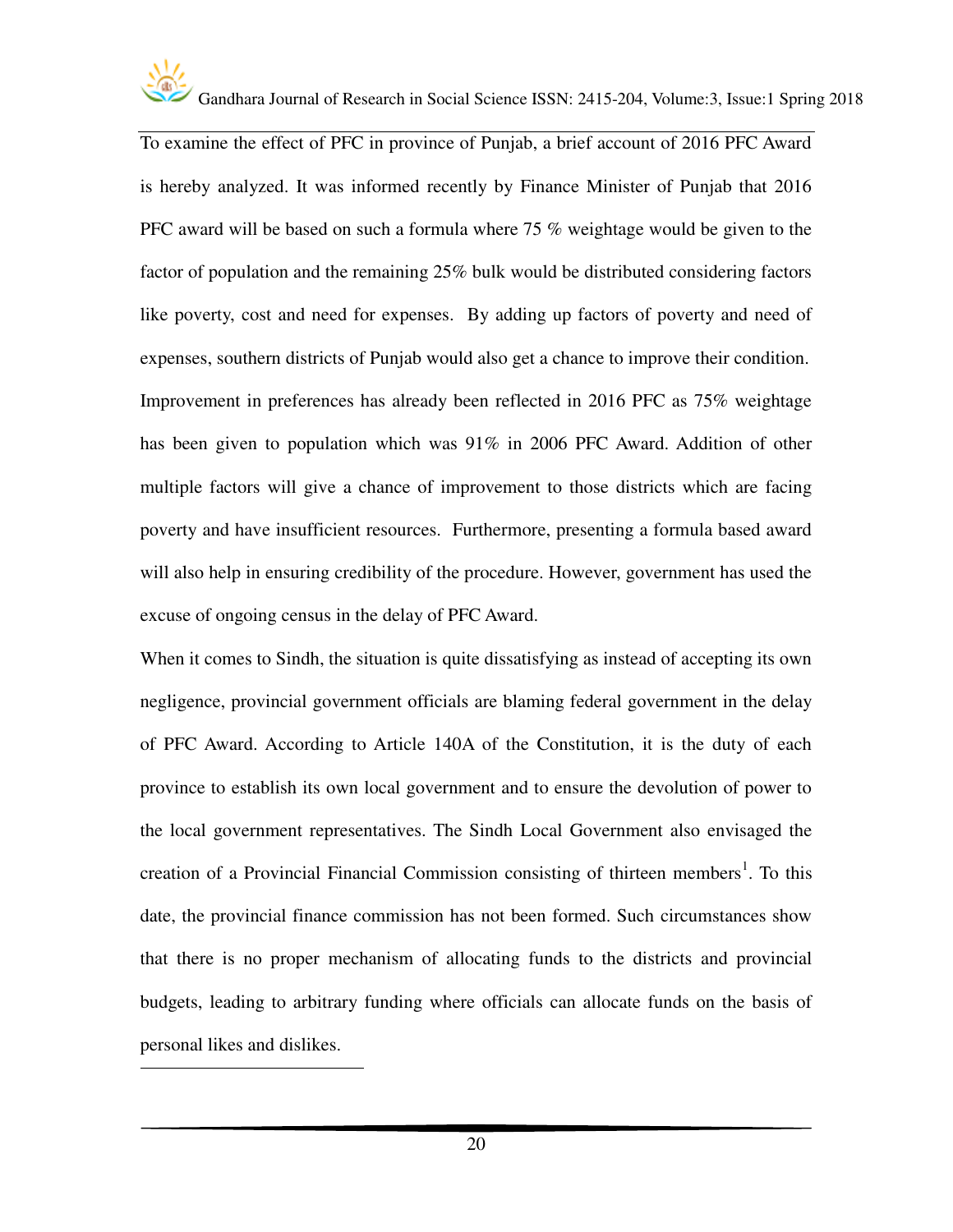

Coming towards analyzing the situation of KPK, the scenario is not that different as government has yet to announce PFC Award. It has been reported that according to Khyber Pakhtunkhwa Local Government Act, 2013, provincial government is restricted to propose PFC award at the beginning of the monetary year. Under the law, before the beginning of the financial year, it is also obligatory for Nazims to approve the budget from their corresponding councils. Government officials are using it as an excuse while justifying the delay in the PFC award.

The case of Balochistan is interesting. If Balochistan will give a major chunk of weightage to the factor of area and population, it will not result in equal fiscal distribution. Taking the example of Quetta which is the capital of Balochistan, the most densely populated city but when it comes to area, it is one with the smallest region. Even if more percentage is given to index of poverty, Chaghi will get the highest share of transfers where as in this case Quetta will suffer. So there is a need to formulate such a system which would balance and compensate all factors in order to ensure justifiable distribution of assets and proper functioning of government.

All in all, if serious measures are not taken to ensure the inception of PFC awards in time, it would not be irrational to expect detrimental consequences in near future. First of all, if there is no proper system of allocating finances to the districts, personal biases can come into play. Due to incompetence of government officials, administration can allocate funds on the basis of their personal preferences. Furthermore, it may also upset the functioning of local government, because if local government representatives are not able to get funds in time, they will fail to carry out the functions adequately. Furthermore, if provincial government keeps on deserting responsibility role, it would lead to unnecessary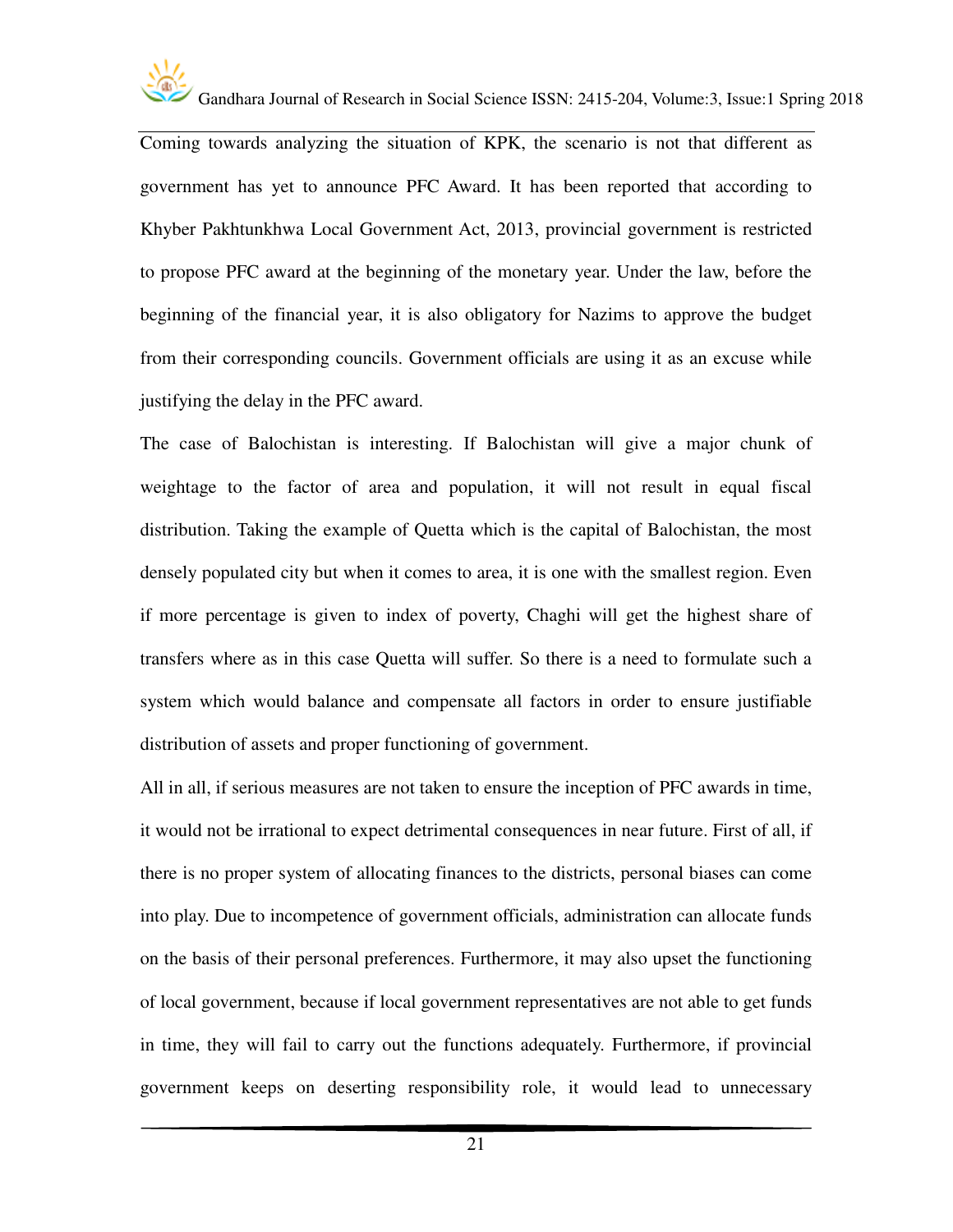

engagement of national government in provincial matters. In a nutshell, a proper formula should be derived for formulating PFC Awards to be implemented in practice. Plus, the allocations should be generic enough to be applicable on all four provinces alike.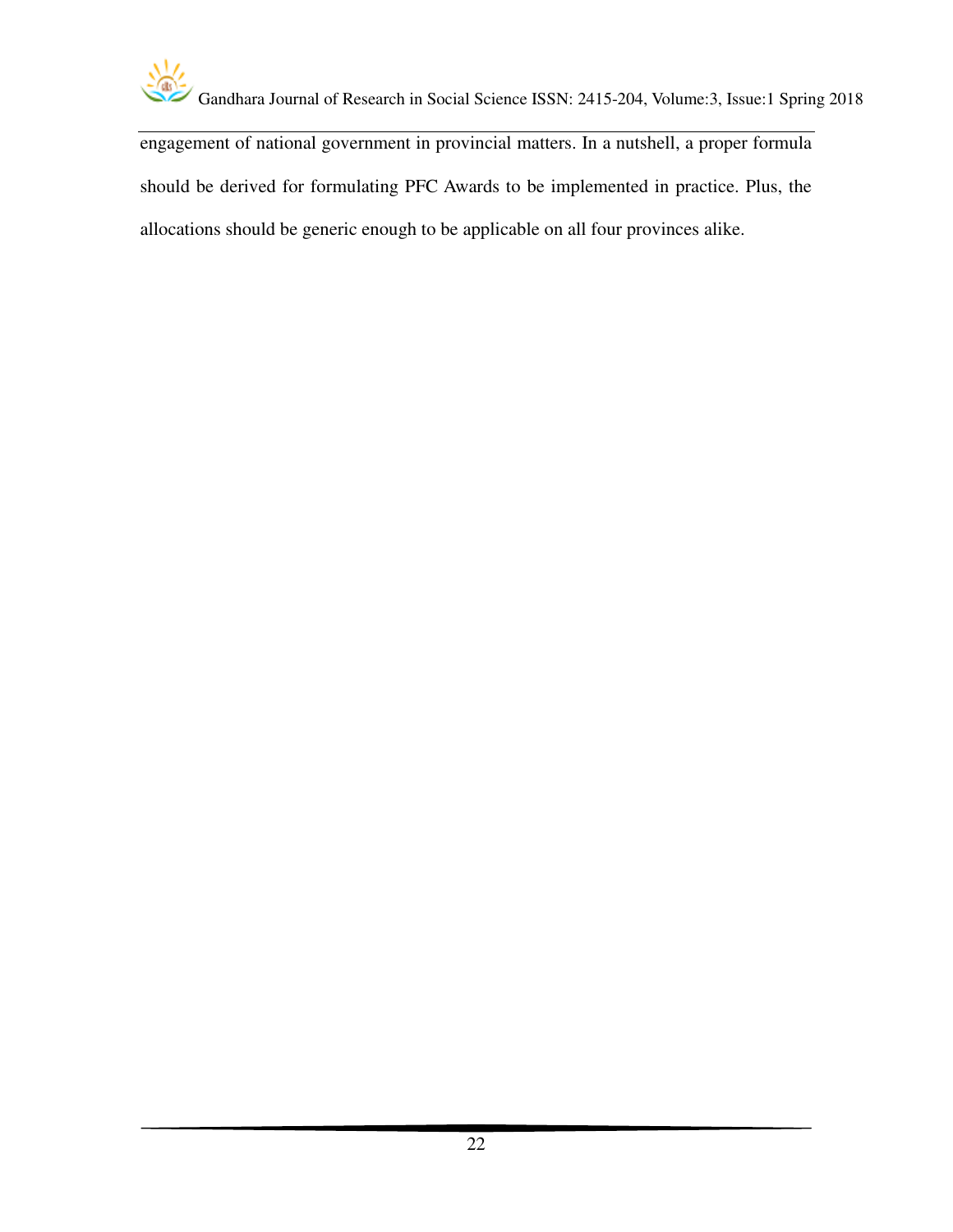

#### **End Notes**

- Alavi, H. (1972). The state in post-colonial societies Pakistan and Bangladesh. *New Left Review*, (74), 59. Adeney, K. (2009). The Limitations of Non-consociational Federalism: The Example of Pakistan. *Ethnopolitics*, *8*(1), 87-106.
- Adeney, K. (2012). A step towards inclusive federalism in Pakistan? The politics of the 18th amendment. *Publius: The Journal of Federalism*, 55.
- Ali, M. (2015). Decentralized Governance Initiatives in Pakistan: Post 18th Amendment Perspective. *Pakistan Perspectives*, *20*(2), 67.
- Cheema, A., Khwaja, A. I., & Qadir, A. (2006). Local government reforms in Pakistan: context, content and causes. *Decentralization and local governance in developing countries: A comparative perspective*, 257-84.
- Ahmad, E. (2010). Improving governance in Pakistan: changing perspectives on decentralisation. *The Pakistan Development Review*, 283-310.
- Alo, E. N. (2012). Fiscal Federalism and Local Government Finance in Nigeria. *World Journal of Education 2*(5). Retrieved from http://dx.doi.org/10.5430/wje.v2n5p19
- Bello-Imam, I. B. (2007).The local government in Nigeria. Leed City University, Ibadan: College Press & Publishers Limited. Burgess, M. (2006). *Comparative federalism: Theory and practice*. Routledge.
- Chryssochoou, D. N. (1998). Federalism and democracy reconsidered. *Regional & Federal Studies*, *8*(2), 1-20.
- Hale, H. E. (2004). Divided we stand: Institutional sources of ethnofederal state survival and collapse. *World Politics*, *56*(02), 165-193.
- Jaffrelot, C. (2002). India and Pakistan: interpreting the divergence of two political trajectories. *Cambridge Review of International Affairs*, *15*(2), 251-267.
- Jalal, A. (1995). *Democracy and authoritarianism in South Asia: A comparative and historical perspective* (Vol. 1). Cambridge University Press.
- Khan, H. (2009). *Constitutional and political history of Pakistan*. Oxford University Press, USA.
- Law, J. (2013). How Can We Define Federalism?. *The politicization of the European elections and its potential effects on the EU*, 88.
- Liesbet, H., & Gary, M. (2003). Unraveling the central state, but how? Types of multilevel governance. *American political science review*, *97*(02), 233-243.
- McGarry, J., & O'leary, B. (2013). *The politics of ethnic conflict regulation: Case studies of protracted ethnic conflicts*. Routledge.
- Rizvi, H. A., & Gilani, I. S. (2013). The First 10 General Elections of Pakistan A Story of Pakistan's Transition from Democracy Above Rule of Law to Democracy Under Rule of Law: 1970-2013. Retrieved from: http://www.pildat.org/publications/publication/elections/First10GeneralElectionso fPakistan.pdf
- Shafqat, S. (1995).Military Hegemony, Political Decay and Economic Development: An assessment of Ayub era. *Contemporary issues in Pakistan studies*. Gautam publishers.